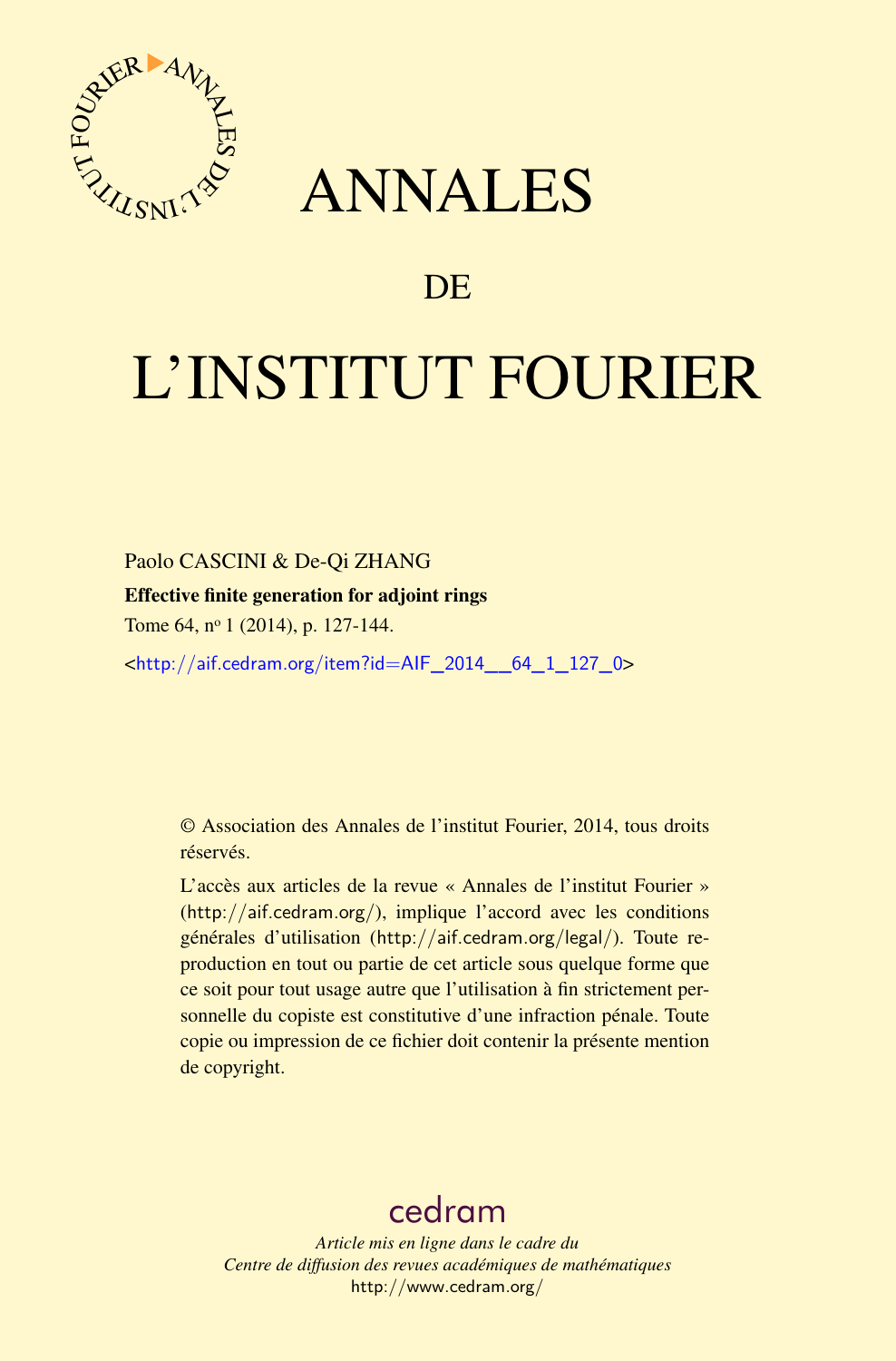### EFFECTIVE FINITE GENERATION FOR ADJOINT RINGS

**by Paolo CASCINI & De-Qi ZHANG (\*)**

ABSTRACT. — We describe a bound on the degree of the generators for some adjoint rings on surfaces and threefolds.

Résumé. — Nous établissons une borne sur le degré des générateurs pour les anneaux adjoints de surfaces et de variétés algébriques de dimension 3.

#### **1. Introduction**

The aim of this paper is to provide a first step towards an effective version of the finite generation of adjoint rings.

The study of effective results in birational geometry has a long history. On the one hand, the boundedness results on the pluricanonical maps for varieties of general type, due to Hacon, M<sup>c</sup>Kernan, Takayama and Tsuji [\[10,](#page-17-0) [22\]](#page-18-0), laid the foundation for a great deal of work towards an effective version of the  $(log)$ -Iitaka fibrations (e.g. [\[24,](#page-18-0) [23\]](#page-18-0)). On the other hand, Kollár's effective version [\[15\]](#page-17-0) of the Kawamata-Shokurov's base point free theorem provides an explicit bound for a multiple of a nef adjoint divisor to be base point free. Finally, many recent results on the geography of projective threefolds of general type yield, in particular, a description of the singularities which may appear on varieties of general type (e.g. see  $[5, 6]$  $[5, 6]$  $[5, 6]$ ).

Keywords: birational geometry, minimal model program, log canonical ring. Math. classification: 14E30, 14E99.

<sup>(\*)</sup> The first author was partially supported by an EPSRC Grant and the second author was supported by an ARF of NUS. Some of the work was completed while the first author was visiting the Institute of Mathematics of the Romanian Academy. He would like to thank F. Ambro for his generous hospitality. We would like to thank F. Ambro, A. Corti, A.S. Kaloghiros and V. Lazić for several very useful discussions. We would also like to thank the referee for some useful comments.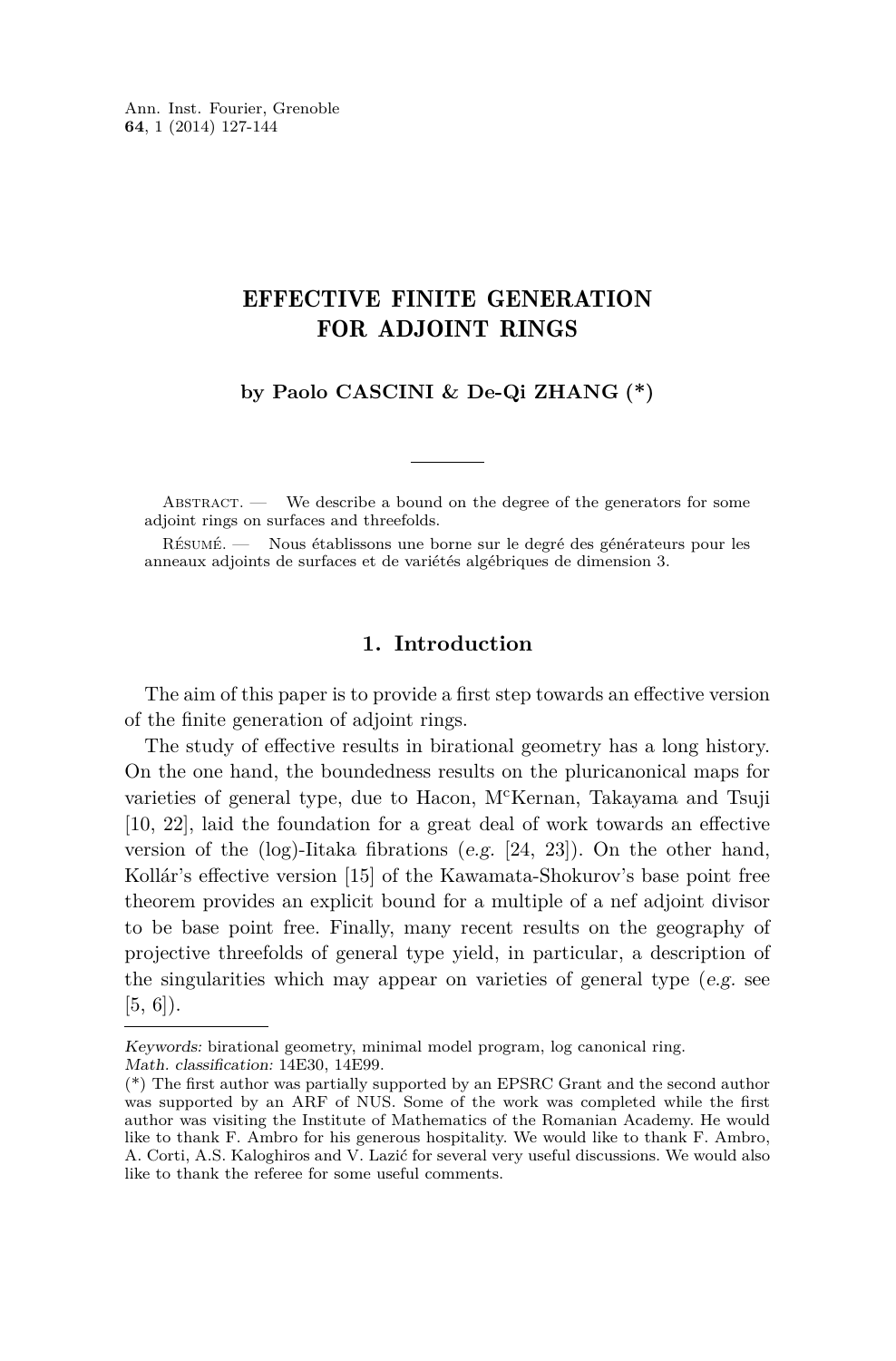<span id="page-2-0"></span>The main goal of this paper is to combine together some of these results and study an effective version of the finite generation for adjoint rings. More specifically, given a Kawamata log terminal pair  $(X, B)$ , the main result of [\[2\]](#page-17-0) implies that the canonical ring  $R(X, K_X + B)$  of  $K_X + B$  is finitely generated (see also [\[21,](#page-17-0) [4\]](#page-17-0)). Moreover, if *A* is an ample Q-divisor and  $B_1, \ldots, B_k$  are Q-divisors such that  $(X, B_i)$  is Kawamata log terminal for all  $i = 1, \ldots, k$ , then the associated adjoint ring  $R(X; K_X + A + B_1, \ldots, K_X + B_2)$  $A + B_k$ ) is also finitely generated (*cf.* Definition [2.8\)](#page-8-0). On the other hand, the problem about the finite generation of  $R(X; K_X + B_1, \ldots, K_X + B_k)$ , without the assumption of  $B_i$  being big, is still open and it implies the abundance conjecture (e.g. see  $[8]$ ). Thus, it is reasonable to ask if there exists a bound on the number of generators of the adjoint ring on a smooth projective variety which depends only on the numerical and topological invariants associated to the pairs  $(X, B_i)$  for  $i = 1, \ldots, k$ .

Inspired by these questions, our main result is the following:

THEOREM 1.1. — Let  $(X, B)$  be a Kawamata log terminal projective threefold such that *X* is smooth. Assume that *B* is nef and that *B* or  $K_X + B$  is big. Let *a* be a positive integer such that *aB* is Cartier.

Then, there exists a positive integer *q*, depending only on the Picard number  $\rho(X)$  of X such that  $R(X, qa(K_X + B))$  is generated in degree 5 (cf. Definition [2.8\)](#page-8-0).

As a direct consequence, we obtain:

COROLLARY 1.2. — Let *X* be a smooth projective threefold of general type.

Then there exists a constant *m* which depends only on the Picard number  $\rho(X)$  such that the stable base locus of  $K_X$  coincides with the base locus of the linear system |*mKX*|.

In addition, we obtain a stronger version of the theorem above in the case of surfaces, generalizing some of the results in [\[9\]](#page-17-0), which studies the problem in the case of smooth minimal surfaces of general type. It is worth to mention that the proofs of these results rely in a crucial way on the classification of Kawamata log terminal surface singularities and terminal threefold singularities.

The paper is organized as follows. In Section [2,](#page-3-0) we describe the main tools used in the paper, which are mainly based on Kollár's effective base point free theorem, Mumford's regularity theorem and the classification of surface and threefold singularities. In Section [3,](#page-11-0) we describe a bound on the index of the singularities of the minimal model of a smooth projective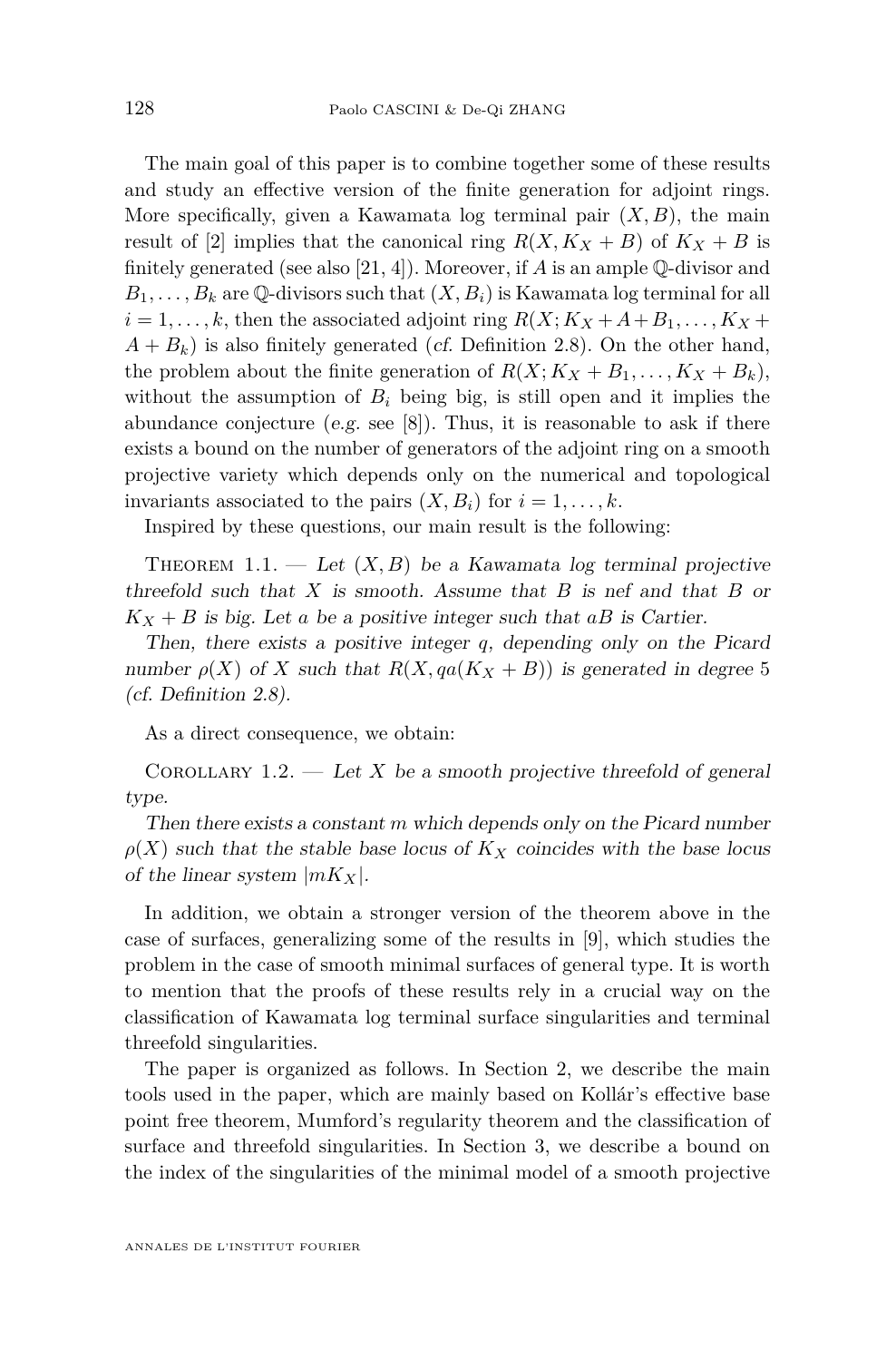<span id="page-3-0"></span>threefold *X*, which depends on the Picard number  $\rho(X)$  of *X*. The bound is obtained as a consequence of a recent result by Chen and Hacon [\[7\]](#page-17-0). Finally, in Section [4,](#page-13-0) we prove the main results of the paper and we show, in many examples, that some of these results are optimal. In particular, the bound on the degree of the generators of a Kawamata log terminal pair (*X, B*) depends on the Picard number of the projective variety *X*.

Note that all the bounds obtained in the paper are easily computable, but they are far away from being sharp. For this reason, we often omit an explicit description of these bounds.

#### **2. Preliminary results**

#### **2.1. Notation**

We work over the field of complex numbers C. We refer to [\[16\]](#page-17-0) for the classical definitions of singularities in the Minimal Model Program. In particular, given a log pair  $(X, B)$ , we denote by  $a(\nu, X, B)$  the discrepancy of  $(X, B)$  with respect to a valuation  $\nu$ . We say that a log pair  $(X, B)$  is log smooth if *X* is smooth and the support of *B* is a divisor with simple normal crossings.

A rational map  $f: X \dashrightarrow Y$  between normal projective varieties *X* and *Y* is a contraction if the inverse map  $f^{-1}$  does not contract any divisors. The exceptional locus of *f* is the subset of *X* on which *f* is not an isomorphism.

Let  $f: X \dashrightarrow Y$  be a proper birational contraction of normal projective varieties and let *D* be an R-Cartier divisor on *X* such that  $D_Y = f_* D$  is also R-Cartier. Then *f* is *D*-non-positive (respectively *D*-negative) if for some common resolution  $p: W \longrightarrow X$  and  $q: W \longrightarrow Y$  which resolves the indeterminacy locus of *f*, we may write

$$
p^*D = q^*D_Y + E
$$

where  $E \geq 0$  is q-exceptional (respectively  $E \geq 0$  is q-exceptional and the support of  $E$  contains the strict transform of the exceptional divisor of  $f$ . In particular, if  $(X, B)$  is a Kawamata log terminal pair,  $D = K_X + B$  and  $D_Y = K_Y + B_Y$ , then *f* is  $(K_X + B)$ -non-positive if and only if

$$
a(F, X, B) \leqslant a(F, Y, f_*B)
$$

for all the prime divisors F which are exceptional over Y and f is  $(K_X+B)$ negative if, in addition, the strict inequality holds for all the prime divisors *F* in *X* which are exceptional over *Y* .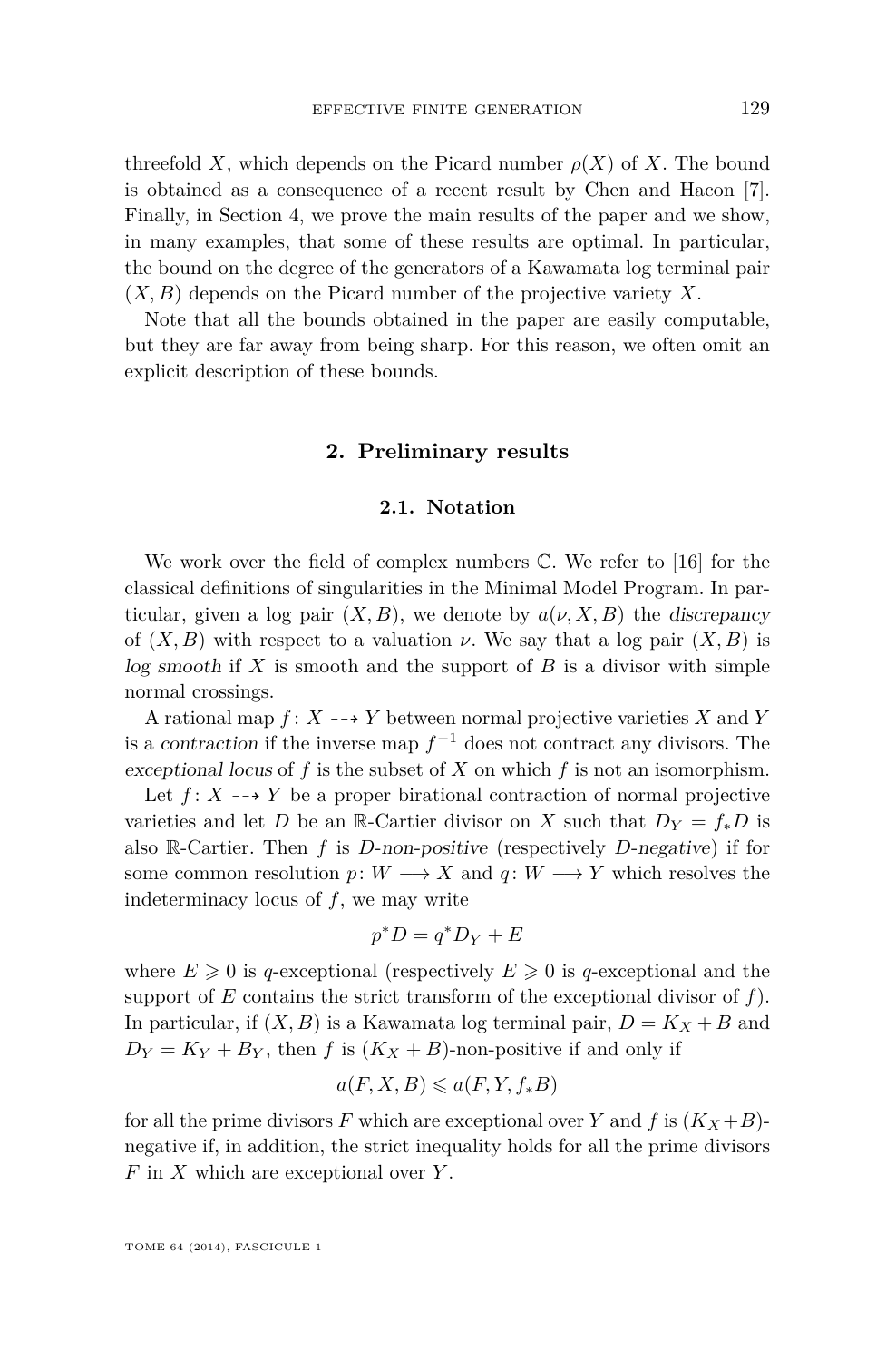<span id="page-4-0"></span>Let  $(X, B)$  be a Kawamata log terminal pair. A proper birational contraction  $f: X \dashrightarrow Y$  of normal projective varieties is a log terminal model for  $(X, B)$  if  $f$  is  $(K_X + B)$ -negative,  $Y$  is  $\mathbb{Q}$ -factorial and  $K_Y + f_* B$  is nef. If  $B = 0$  then a log terminal model of  $(X, B)$  is called a minimal model of X. We denote by  $LMMP_n$  the classical conjectures in the Log Minimal Model program in dimension *n*, such as the abundance conjecture and termination of flips. In particular,  $LMMP_n$  implies that each Kawamata log terminal pair  $(X, B)$  such that  $K_X + B$  is pseudo-effective admits a log terminal model.

DEFINITION 2.1. — Let *X* be a smooth projective variety and let *D* be a  $\mathbb{Q}$ -divisor on *X*. We denote by  $\kappa(X, D)$  the Kodaira dimension of *D*. For any positive integer *q* such that *qD* is Cartier and the linear system  $|qD|$  is not empty, we denote by Fix  $|qD|$ , the fixed part of the linear system  $|qD|$ . Thus, if  $\kappa(X, D) \geq 0$ , we may define

$$
\mathbf{Fix}(D) = \liminf_{q \to \infty} \frac{1}{q} \operatorname{Fix} |qD|,
$$

where the limit is taken over all sufficiently divisible positive integers.

Remark 2.2.  $\qquad$  Let  $(X, B)$  be a log smooth projective pair of dimension *n* such that  $|B| = 0$  and let  $f: X \dashrightarrow Y$  be a log terminal model of  $K_X + B$ . Then, if  $B_Y = f_*B$ , we may write

$$
K_X + B = f^*(K_Y + B_Y) + E
$$

for some *f*-exceptional  $\mathbb{O}-$ divisor  $E \geq 0$ . The negativity lemma (e.g. [\[2,](#page-17-0) Lemma 3.6.2]) implies that *E* does not depend on the log terminal model *f*. In addition, assuming  $LMMP_n$ , it is easy to check that  $E = \textbf{Fix}(K_X + B)$ .

LEMMA 2.3. — Let  $(X, B)$  be a  $\mathbb{O}$ -factorial projective Kawamata log terminal pair. Assume that *B* is nef,  $K_X + B$  is pseudo-effective and that *B* or  $K_X + B$  is big.

Then there exists a sequence of steps

$$
X = X_0 \dashrightarrow \ldots \dashrightarrow X_k = Y
$$

of the  $K_X$ -minimal model program such that the induced birational map  $f: X \dashrightarrow Y$  is a log terminal model of  $(X, B)$ .

Proof. — Let  $A \geq 0$  be an ample Q-divisor. For any rational number  $\varepsilon > 0$ , since *B* is nef, we have that  $B + \varepsilon A$  is ample. Thus, there exist a Q-divisor  $H_{\varepsilon} \sim_{\mathbb{Q}} B + \varepsilon A$  and  $\lambda_{\varepsilon} > 0$  such that, for any sufficiently small  $\varepsilon$ , the pair  $(X, \lambda_{\varepsilon}H_{\varepsilon})$  is Kawamata log terminal and  $K_X + \lambda_{\varepsilon}H_{\varepsilon}$  is nef.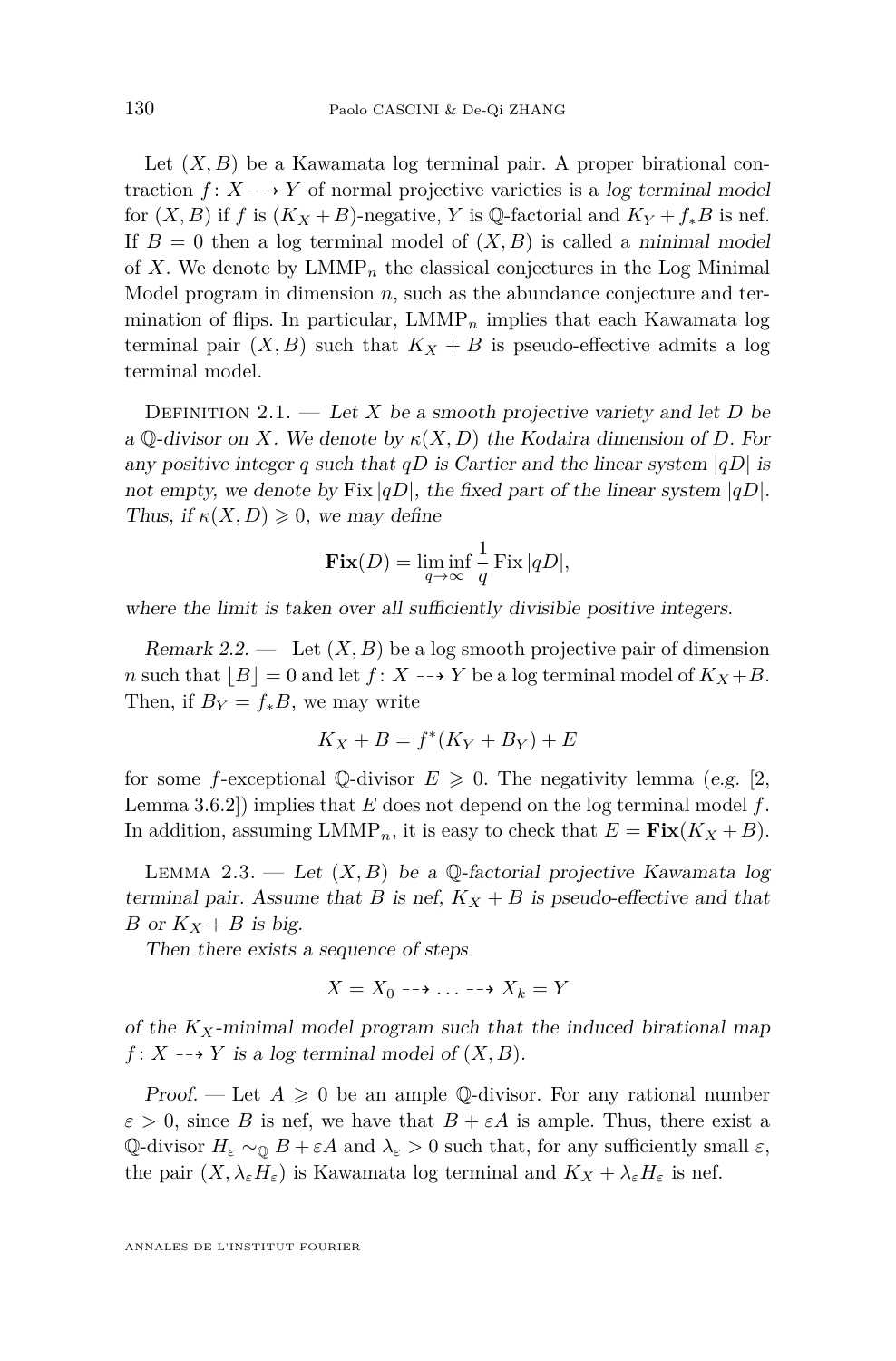<span id="page-5-0"></span>Let us consider the  $K_X$ -minimal model program of X with scaling of  $H_\varepsilon$ [\[2,](#page-17-0) Remark 3.10.10].

Note that if *B* is not big, then by assumption,  $K_X + B$  is big and therefore there exist  $\delta, \eta > 0$  such that  $\eta(K_X + B) \sim_{\mathbb{Q}} \delta A + B'$  for some  $\mathbb{Q}$ -divisor  $B' \geq 0$  such that  $(X, B + B')$  is Kawamata log terminal. Let  $C = B + B' +$  $(\delta + \varepsilon(1 + \eta))A$ . We may assume that  $(X, C)$  is Kawamata log terminal. If  $1 \leqslant t \leqslant \lambda_{\varepsilon}$ , we have

$$
(1+\eta)(K_X + tH_{\varepsilon}) \sim_{\mathbb{Q}} (1+\eta)(K_X + B + \varepsilon A + (t-1)H_{\varepsilon})
$$
  

$$
\sim_{\mathbb{Q}} K_X + B + B' + (\delta + \varepsilon (1+\eta))A + (t-1)(1+\eta)H_{\varepsilon}
$$
  

$$
\sim_{\mathbb{Q}} K_X + C + (t-1)(1+\eta)H_{\varepsilon}.
$$

Thus, if  $1 \leq t \leq \lambda_{\varepsilon}$ , a log terminal model of  $(X, tH_{\varepsilon})$  is also a log terminal of  $(X, C + (t-1)(1+\eta)H_{\varepsilon})$  and the  $K_X$ -minimal model with scaling of *H*<sub>ε</sub> coincides with the  $(K_X + C)$ -minimal model with scaling of  $(1 + \eta)H_{\varepsilon}$ .

Therefore, after a finite number steps of the *KX*-minimal model program, we obtain a  $K_X$ -negative map  $f_{\varepsilon}: X \dashrightarrow X_{\varepsilon}$  such that  $X_{\varepsilon}$  is Q-factorial and  $K_{X_{\varepsilon}} + f_{\varepsilon*}H_{\varepsilon}$  is nef. By finiteness of models [\[2,](#page-17-0) Theorem E], there exists a sequence  $\varepsilon_i$  such that  $\lim \varepsilon_i = 0$  and  $X_{\varepsilon_i}$  is constant. In particular  $K_{X_{\varepsilon_i}} + f_{\varepsilon_i *} B$  is nef. Note that since  $f_{\varepsilon_i}: X \dashrightarrow X_{\varepsilon_i}$  is  $(K_X + H_{\varepsilon_i})$ -negative and *A* is ample, it is also  $(K_X + B)$ -negative. Thus  $f_{\varepsilon_i}$  is a log terminal model of  $(X, B)$ .

#### **2.2. Kollár's effective base point freeness**

In this section we describe some easy generalisations of Kollár's base point freeness theorem and Mumford's regularity theorem.

THEOREM 2.4. — Let  $(X, B)$  be a projective Kawamata log terminal pair of dimension *n* such that  $K_X + B$  is nef and *B* or  $K_X + B$  is big. Let *a* be a positive integer such that  $a(K_X + B)$  is Cartier.

Then there exists a positive integer *q* depending only on *n* such that the linear system  $|qa(K_X + B)|$  is base point free.

Proof. — If *B* is big, then there exists an ample Q-divisor *A* and an effective Q-divisor *D* such that  $B \sim_0 A + D$ . Then if  $\varepsilon > 0$  is a sufficiently small rational number and  $\Delta = (1 - \varepsilon)B + \varepsilon D$ , then the pair  $(X, \Delta)$  is Kawamata log terminal and  $B \sim_{\mathbb{Q}} \Delta + \varepsilon A$ . Thus, if  $M = a(K_X + B)$ , then

$$
M - (K_X + \Delta) \sim_{\mathbb{Q}} \varepsilon A + (a - 1)(K_X + B)
$$

is ample and the result follows by Kollár's effective base point freeness Theorem [\[15\]](#page-17-0).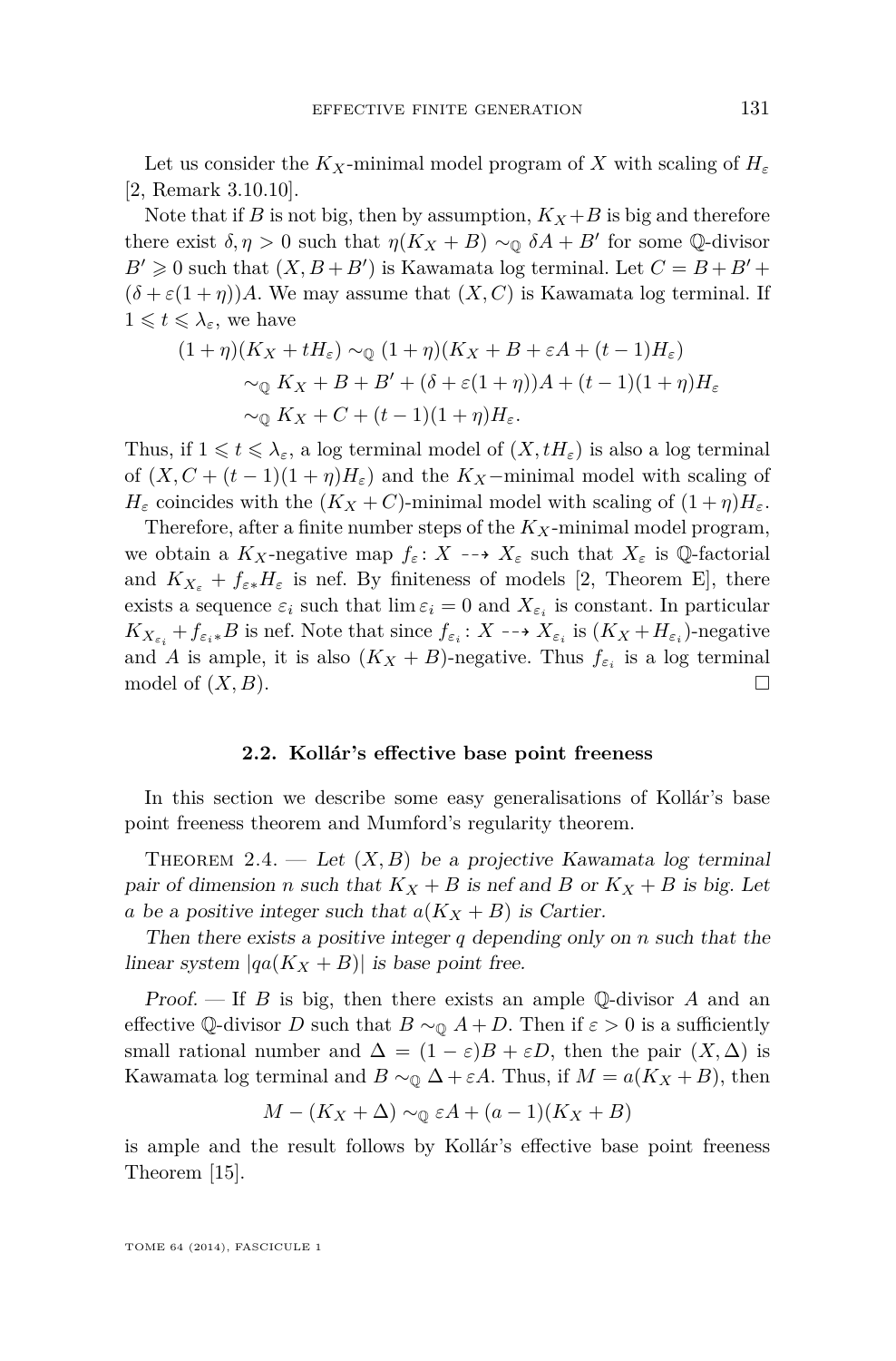<span id="page-6-0"></span>Thus, we may assume that  $K_X + B$  is big and nef. Let  $L = 2a(K_X + B)$ . Then *L* is Cartier and  $L-(K_X+B)$  is big and nef. The result follows again from [\[15\]](#page-17-0).  $\Box$ 

Remark  $2.5$  — Using the notation of Theorem [2.4,](#page-5-0) by [\[15,](#page-17-0) Theorem 1.1] we can take  $q = 4(n+2)!(n+1)$ .

LEMMA 2.6. — Let  $(X, B)$  be a projective Kawamata log terminal surface such that  $K_X + B$  is nef. Let a be a positive integer such that  $a(K_X + B)$ is Cartier.

Then there exists a positive integer *m* depending only on *a* such that  $|m(K_X + B)|$  is base point free.

Proof. — By Theorem [2.4,](#page-5-0) we may assume that  $K_X + B$  is not big. If  $K_X + B \sim 0$ , then the results follows from [\[23,](#page-18-0) Theorem 3.1].

Thus, we may assume that there exists a map  $f: X \longrightarrow C$  onto a smooth curve *C* such that  $K_X + B = f^*D$  for some ample Q-divisor *D* on *C*. We may assume that  $D = K_C + B_C$  for some effective Q-divisor  $B_C$  on C such that  $|B_C| = 0$  (e.g. see [\[14\]](#page-17-0)). By [\[19,](#page-17-0) Theorem 8.1], there exists a constant *b*, depending only on *a* such that  $bB_C$  is Cartier. Thus, the results follows.

The next result follows closely the proof of Mumford's regularity theorem (e.g. see [\[17,](#page-17-0) Theorem 1.8.3]). A similar result also appeared in [\[9,](#page-17-0) Theorem 3.15].

PROPOSITION  $2.7.$  — Let *X* be a normal projective variety of dimension *n*. Let  $B_1, \ldots, B_k$  be Q-divisors on *X* and let  $a_1, \ldots, a_k$  be positive integers such that  $(X, B_i)$  is a Kawamata log terminal pair and there exist Cartier divisors  $L_1, \ldots, L_k$  such that  $L_i \sim_{\mathbb{Q}} a_i(K_X + B_i)$  and the linear system  $|L_i|$ is base point free, for  $i = 1, ..., k$ . Let  $G = \sum_{i=1}^{k} b_i L_i$  for some positive integers  $b_1, \ldots, b_k$  and assume that  $b_\ell > n + 1$ .

Then, the natural map

$$
H^0(X,\mathcal{O}_X(G))\otimes H^0(X,\mathcal{O}_X(L_\ell))\to H^0(X,\mathcal{O}_X(G+L_\ell))
$$

is surjective.

Proof. — We first assume that  $\sum_{i=1}^{k} L_i$  is not big. Since the linear system  $|\sum_{i=1}^{k} L_i|$  is base point free, there exists a morphism with connected fibres *f* : *X* → *Y* onto a normal projective *Y* such that  $\sum_{i=1}^{k} L_i = f^*A$  for some very ample divisor *A* on *Y*. Since  $L_1, \ldots, L_k$  are nef, if  $\xi$  is a curve contracted by *f* then  $L_i \cdot \xi = 0$  for any  $i = 1, \ldots, k$ . In particular, since  $|L_i|$  is base point free, and the restriction of  $L_i$  to any fibre of f is trivial,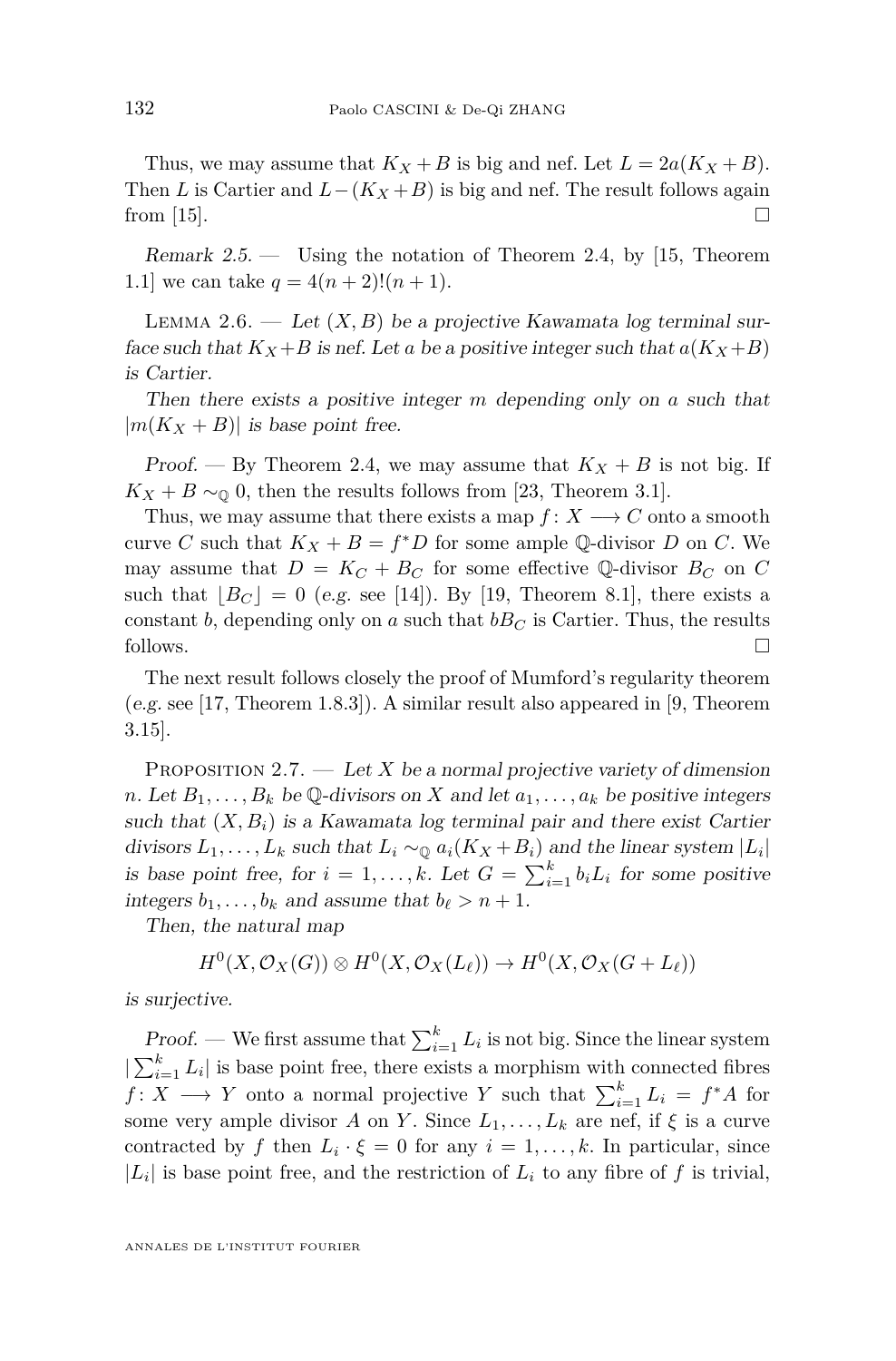it follows that there exist Cartier divisors  $L'_1, \ldots, L'_k$  such that  $L_i = f^*L'_i$ . By [\[1,](#page-17-0) Theorem 4.1], it follows that  $L'_i \sim_{\mathbb{Q}} a_i(K_Y + B'_i)$  for some  $\mathbb{Q}$ -divisor  $B_i'$  such that  $(X, B_i')$  is Kawamata log terminal for any  $i = 1, \ldots, k$ . Note that the linear system  $|L'_i|$  is base point free and that

$$
H^{0}\left(X,\mathcal{O}_{X}\left(\sum_{i=1}^{k}c_{i}L_{i}\right)\right)\simeq H^{0}\left(Y,\mathcal{O}_{Y}\left(\sum_{i=1}^{k}c_{i}L_{i}'\right)\right)
$$

for any non-negative integers  $c_1, \ldots, c_k$ . Thus, after replacing *X* by *Y*,  $L_i$ by  $L'_i$  and  $B_i$  by  $B'_i$ , we may assume that  $\sum_{i=i}^k L_i$  is big.

Let  $V = H^0(X, \mathcal{O}_X(L_\ell))$  and let  $\mathcal{V} = V \otimes \mathcal{O}_X$ . Then

 $V \otimes \mathcal{O}_X(-L_\ell) \to \mathcal{O}_X$ 

is surjective. Thus, if  $r = \dim V$ , then the sequence

$$
0 = \wedge^{r+1} \mathcal{V} \otimes \mathcal{O}_X(-(r+1)L_\ell) \to \dots
$$

$$
\rightarrow \wedge^2 \mathcal{V} \otimes \mathcal{O}_X(-2L_\ell) \rightarrow \mathcal{V} \otimes \mathcal{O}_X(-L_\ell) \rightarrow \mathcal{O}_X \rightarrow 0
$$

is exact. Twisting by  $\mathcal{O}_X(G + L_\ell)$  gives

$$
0 \to \wedge^r \mathcal{V} \otimes \mathcal{O}_X(G - (r-1)L_\ell) \to \dots
$$
  

$$
\to \wedge^2 \mathcal{V} \otimes \mathcal{O}_X(G - L_\ell) \to \mathcal{V} \otimes \mathcal{O}_X(G) \to \mathcal{O}_X(G + L_\ell) \to 0.
$$

Since  $\sum_{i=1}^{k} L_i$  is big,  $b_{\ell} \geqslant n+2$  and  $b_i \geqslant 1$  for  $i \neq \ell$ , we have that  $\sum$  $i{\neq}\ell$  $b_i L_i + (b_{\ell} - j)L_{\ell} - (K_X + B_{\ell})$  $\sim_{\mathbb{Q}}\sum$  $i{\neq}\ell$  $b_i L_i + (b_{\ell} - j)L_{\ell} - \frac{1}{\epsilon}$  $\frac{1}{a_{\ell}}L_{\ell}$  $\sim$ <sup>0</sup> $\sum$ <sup>k</sup>  $(b_i - 1)L_i + (b_{\ell} - j - 1 - \frac{1}{\epsilon})$  $\bigg)$   $L_{\ell}$ 

*i*=1 *i≠*l is big and nef. Thus, Kawamata-Viehweg vanishing implies that

 $L_i + \sum$ 

$$
H^{j}(X, \wedge^{j+1} V \otimes \mathcal{O}_{X}(G-jL)) = \wedge^{j+1} V \otimes H^{j}(X, \mathcal{O}_{X}(G-jL_{\ell}))
$$
  
= 
$$
\wedge^{j+1} V \otimes H^{j}\Big(X, \mathcal{O}_{X}\Big(\sum_{i \neq \ell} b_{i}L_{i} + (b_{\ell} - j)L_{\ell}\Big)\Big) = 0
$$

for any  $j > 0$ . Since

$$
H^0(X, \mathcal{O}_X(G)) \otimes H^0(X, \mathcal{O}_X(L_\ell)) = H^0(X, \mathcal{V} \otimes \mathcal{O}_X(G)),
$$

the map

$$
H^0(X, \mathcal{O}_X(G)) \otimes H^0(X, \mathcal{O}_X(L_\ell)) \to H^0(X, \mathcal{O}_X(G + L_\ell))
$$

TOME 64 (2014), FASCICULE 1

 $a_\ell$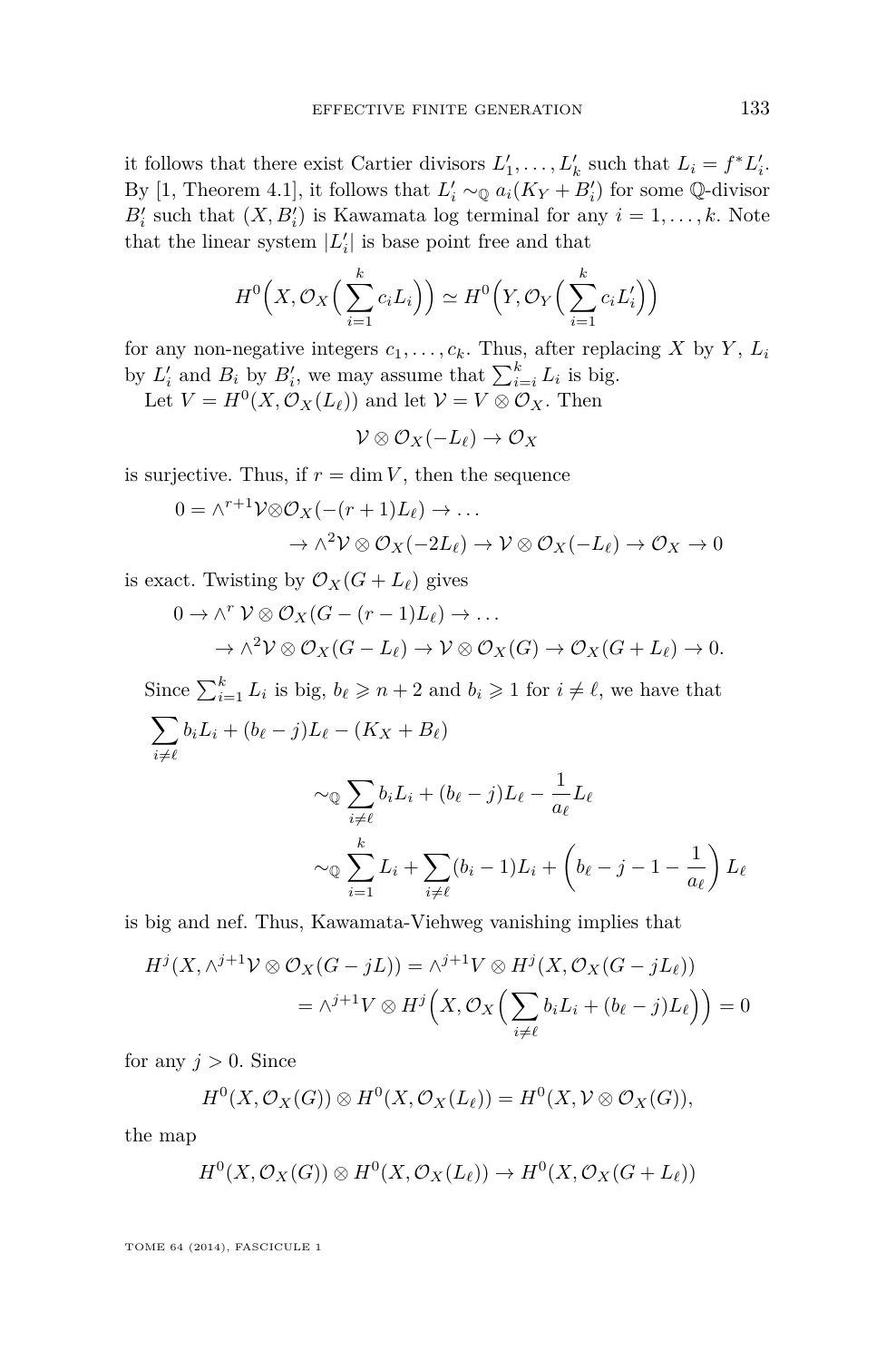<span id="page-8-0"></span>is surjective and the claim follows.

#### **2.3. Adjoint Rings**

In this section, we recall some basic notion about adjoint rings.

DEFINITION  $2.8.$  — Let *X* be a smooth projective variety and let  $D_1$ ,..., $D_k$  be Cartier divisors on *X*. The adjoint ring associated to  $D_1$ ,..., $D_k$ is

$$
R(X; D_1, \ldots, D_k) = \bigoplus_{(a_1, \ldots, a_k) \in \mathbb{Z}_{\geqslant 0}^k} H^0\Big(X, \mathcal{O}_X\Big(\sum_{i=1}^k a_i D_i\Big)\Big).
$$

We say that  $R = R(X; D_1, \ldots, D_k)$  is generated in degree *m* if R is generated by sections of  $H^0(X, \mathcal{O}_X(\sum_{i=1}^k a_i D_i))$ , for  $a_1, \ldots, a_k \in \{0, \ldots, m\}$ .

Remark 2.9. — The definition of adjoint rings can be easily extended to Q-divisors  $D_1, \ldots, D_k$  on a smooth projective variety X, but it will not be used in this paper in this generality (e.g. see [\[4\]](#page-17-0) for more details).

Remark 2.10. — Let *X* be a smooth projective variety and let *B* be a  $\mathbb Q$ -divisor on *X* such that  $(X, B)$  is Kawamata log terminal. Let *q* be a positive integer such that  $qB$  is Cartier. Then  $R = R(X, q(K_X + B))$  is generated in degree *m* if and only if the sections of

$$
\bigoplus_{a\leqslant m} H^0(X,\mathcal{O}_X(aq(K_X+B)))
$$

generate *R*.

PROPOSITION  $2.11.$  — Let *X* be a smooth projective variety of dimension *n*. Let  $B_1, \ldots, B_k$  be Q-divisors on *X* and let  $a_1, \ldots, a_k$  be positive integers such that  $(X, B_i)$  is Kawamata log terminal and there exist Cartier divisors  $L_1, \ldots, L_k$  such that  $L_i \sim_{\mathbb{Q}} a(K_X + B_i)$  and the linear system  $|L_i|$ is base point free, for  $i = 1, \ldots, k$ .

Then  $R(X; L_1, \ldots, L_k)$  is generated in degree  $n+2$ .

Proof. — Let  $G = \sum_{i=1}^{k} m_i L_i$  for some integers  $m_1, \ldots, m_k \geq 0$  and assume that there exists  $\ell \in \{1, \ldots, k\}$  such that  $m_{\ell} > n + 2$ . Then Proposition [2.7](#page-6-0) implies that

$$
H^0(X, \mathcal{O}_X(G-L_\ell)) \otimes H^0(X, \mathcal{O}_X(L_\ell)) \to H^0(X, \mathcal{O}_X(G))
$$

is surjective and the claim follows.  $\Box$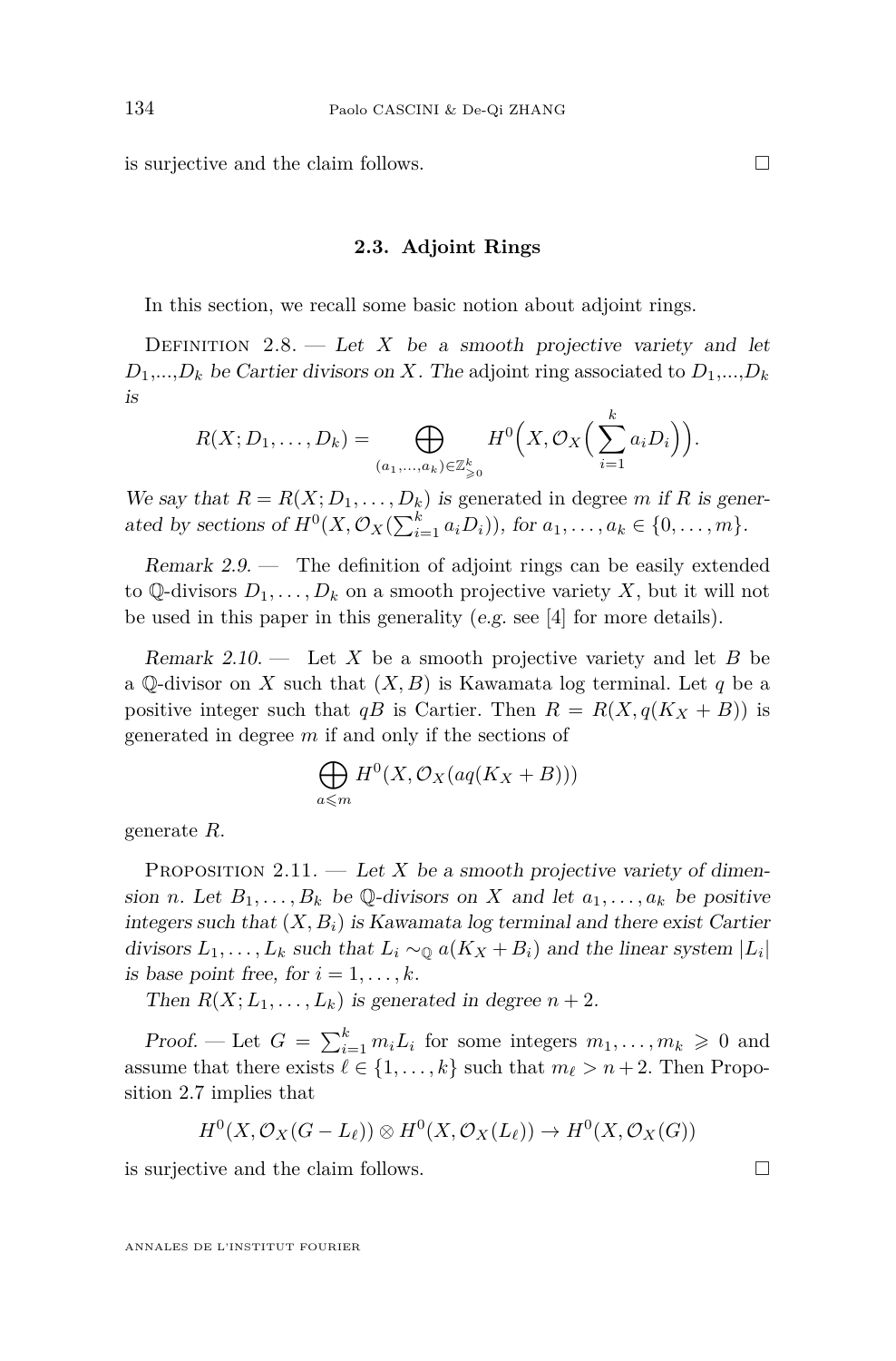<span id="page-9-0"></span>LEMMA 2.12. — Let X be a smooth projective variety and let  $D$  be a Cartier divisor on *X*. Assume that *R*(*X, D*) is generated in degree *m* and let  $q = m!$ .

Then the stable base locus of *D* is equal to the base locus of the linear system  $|qD|$ . In addition, if  $F = Fix(D)$  (cf. Definition [2.1\)](#page-4-0), then  $qF$  is a Cartier divisor.

**Proof.**  $\overline{\phantom{a}}$  If x is a point contained in the base locus of the linear system  $|qD|$  and  $m' \leq m$  is a positive integer, then, since  $m'$  divides q, it follows that any section of  $H^0(X, \mathcal{O}_X(m'D))$  vanishes at *x*. Thus, by assumption, any section of  $H^0(X, \mathcal{O}_X(\ell D))$  vanishes at *x*, for any positive integer  $\ell$ . In particular, *x* is contained in the stable base locus of *D* and the first claim follows. The proof of the second claim is analogous.

#### **2.4. Surface and threefolds singularities**

In this section, we recall a few known facts about Kawamata log terminal singularities in dimension 2 and terminal singularities in dimension 3.

LEMMA 2.13. — Let  $(X, B)$  be a log smooth surface such that  $|B| = 0$ and  $K_X + B$  is pseudo-effective. Let  $f: X \longrightarrow Y$  be the log terminal model of (*X, B*).

Then there exist birational morphisms  $g: X \longrightarrow Z$  and  $h: Z \longrightarrow Y$ which factorize *f* and such that

- (1) *g* is a sequence of smooth blow-ups;
- (2) *h* contracts only divisors contained in the support of *g*∗*B*.

Proof. — Let  $h: Z \longrightarrow Y$  be the minimal resolution of *Y*. Then, since *X* is smooth, there exists a morphism  $g: X \longrightarrow Z$ , which is a sequence of smooth blow-ups and such that  $f = h \circ g$ . Let  $C = g_* B$ . Then, h is the log terminal model of  $(Z, C)$  and since  $Z$  is the minimal resolution, it follows that *h* does not contract any  $(-1)$ -curve. In particular,  $a(F, Y) \leq 0$ for any curve *F* contracted by *h*. Thus,  $a(F, Y, f_*B) \leq 0$  and since *h* is  $(K_Z + C)$ -negative, it follows that  $a(F, Z, C) < 0$ . Therefore *F* is contained in the support of *C*.

We proceed by bounding the index of a Kawamata log terminal surface with respect to the graph of its minimal resolution:

PROPOSITION 2.14. — Let  $(S, p)$  be the germ of a Kawamata log terminal surface and let  $f: T \to S$  be the minimal resolution of *S*. Assume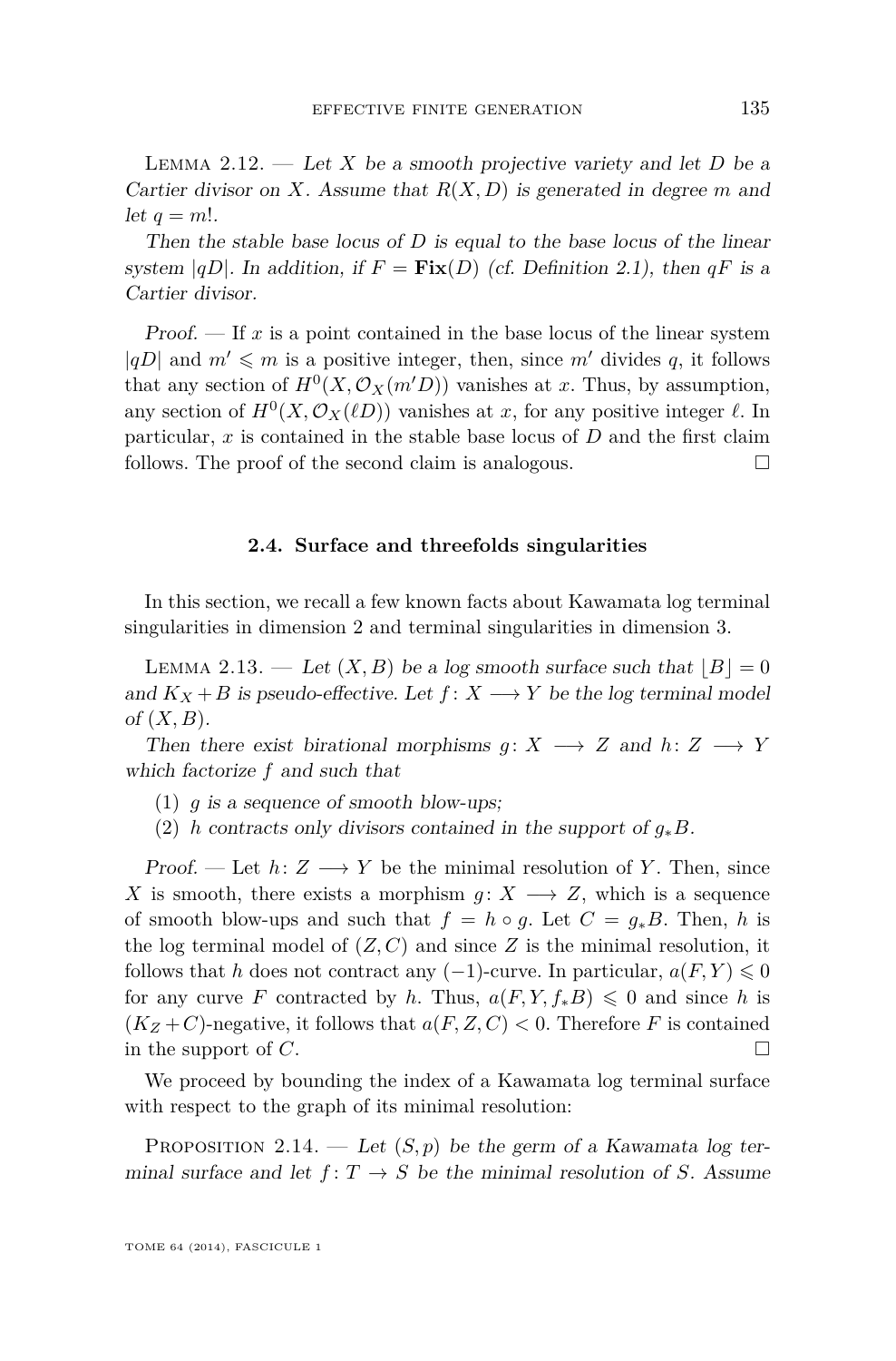that  $E_1, \ldots, E_k$  are the irreducible components of the exceptional divisor of *f* and let  $\varepsilon > 0$  be such that  $a(E_i, S) \ge -1 + \varepsilon$  for all  $i = 1, ..., k$ .

Then there exists a constant  $r = r(k, \varepsilon)$ , depending only on k and  $\varepsilon$ , such that *rD* is Cartier for all Weil divisors *D* on *S*.

Proof. — The germ of a Kawamata log terminal surface  $(S, p)$  is given by the quotient of  $\mathbb{C}^2$  by a finite subgroup *G* of  $GL(2,\mathbb{C})$ , without quasireflections. Thus, it is enough to bound the order of *G*, depending on the graph associated to the minimal resolution of  $(S, p)$ . It follows from [\[3,](#page-17-0) p. 348] that the order of *G* is at most  $r = 120k^2/\varepsilon^3$ . — Первый проста в серверном производительно при в серверном производительно при в серверном при в<br>В серверном при в серверном при в серверном при в серверном при в серверном при в серверном при в серверном пр<br>При в серв

We now consider the germ  $(X, p)$  of a terminal singularity in dimension 3. The index of *X* at *p* is the smallest positive integer  $r = r(X, p)$  such that  $rK_X$  is Cartier. In addition, it follows from the classification of terminal singularities [\[18\]](#page-17-0), that there exists a deformation of  $(X, p)$  into a variety with  $k \geq 1$  terminal singularities  $p_1, \ldots, p_k$  which are isolated cyclic quotient singularities of index  $r(p_i)$ . The set  $\{p_1, \ldots, p_k\}$  is called the basket  $\mathcal{B}(X, p)$  of singularities of X at p [\[20\]](#page-17-0). The number k is called the axial weight  $aw(X, p)$  of  $(X, p)$ . As in [\[7\]](#page-17-0), we define

$$
\Xi(X,p) = \sum_{i=1}^{k} r(p_i).
$$

Thus, if *X* is a projective variety of dimension 3 and with terminal singularities, then the set Sing *X* of singular points of *X* is finite. In particular, we may define

$$
\Xi(X) = \sum_{p \in \text{Sing } X} \Xi(X, p) \quad \text{and} \quad \text{aw}(X) = \sum_{p \in \text{Sing } X} \text{aw}(X, p).
$$

DEFINITION 2.15. — Let *X* be a terminal projective variety of dimension 3. Then a *w*-resolution of *X* is a sequence

$$
Y = X_N \longrightarrow \dots \longrightarrow X_0 = X
$$

such that

- (1)  $X_i$  has only terminal singularities for  $i = 1, \ldots, N$  and  $X_N$  has only Gorenstein singularities;
- (2) the map  $X_{i+1} \longrightarrow X_i$  is a weighted blow-up at  $P_i \in X_i$  with minimal discrepancy  $1/m_i$  where  $m_i$  is the index of  $X_i$  at  $P_i$ , for  $i = 0, \ldots, N - 1.$

The following result is due to Hayakawa.

THEOREM 2.16.  $\qquad$  Let *X* be a terminal projective threefold. Then *X* admits a *w*-resolution.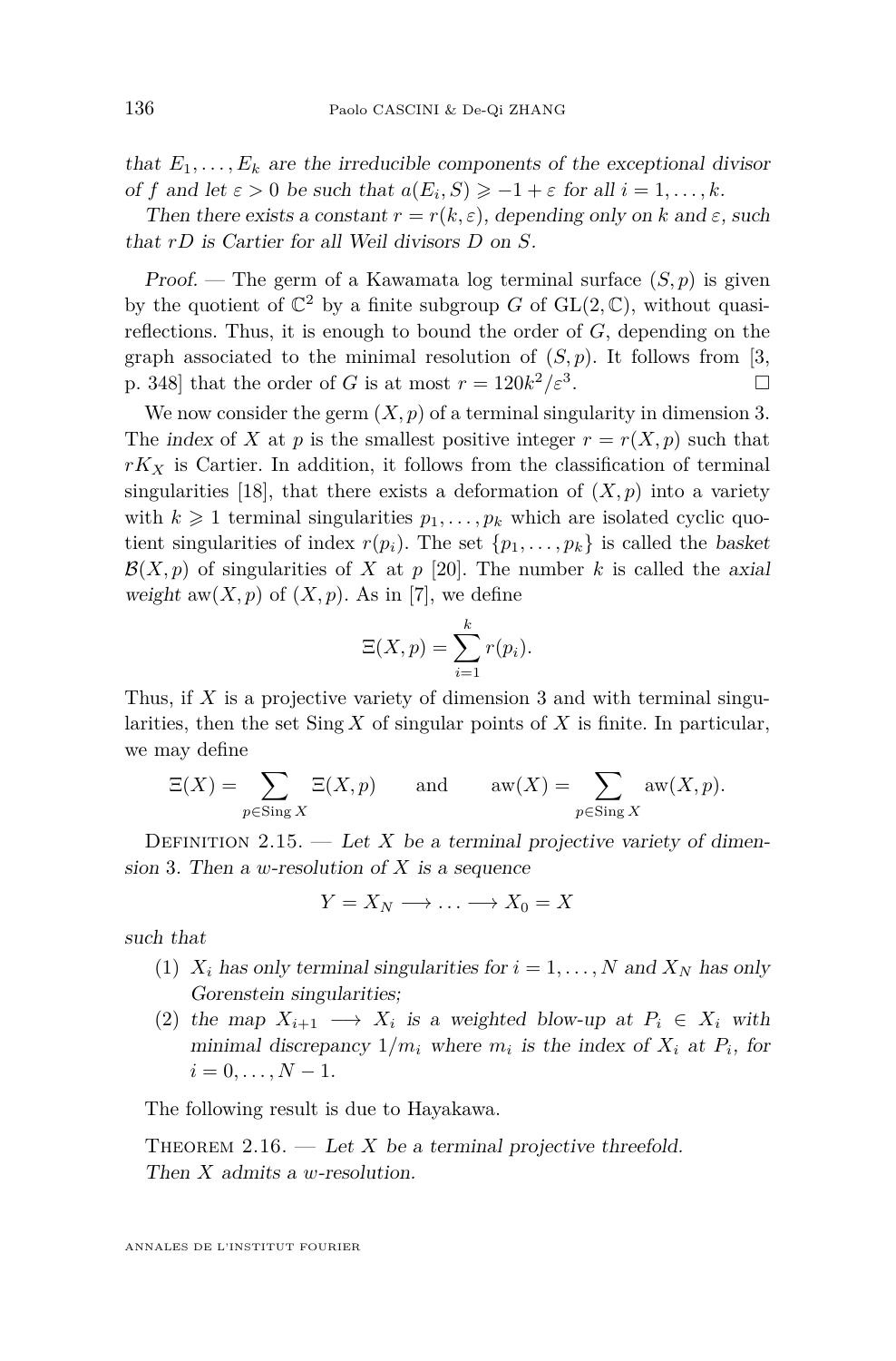<span id="page-11-0"></span> $Proof.$  — See [\[12,](#page-17-0) Theorem 6.1].

Given *X* as above, we define  $\text{dep}(X)$  the depth of *X* to be the minimum length of any *w*-resolution of *X*.

PROPOSITION 2.17. — Let  $X, X'$  be terminal projective varieties of dimension 3. Then

- (1) If  $X \dashrightarrow X'$  is a a flip, then  $\text{dep}(X) > \text{dep}(X')$ .
- (2) If  $X \longrightarrow X'$  is an extremal divisorial contraction to a curve, then  $dep(X) \geqslant dep(X')$ .
- (3) If  $X \longrightarrow X'$  is an extremal divisorial contraction to a point, then  $dep(X) \geqslant dep(X') - 1.$

**Proof.** — See [\[7,](#page-17-0) Proposition 2.15, 3.8, 3.9].

#### **3. Bounding threefold terminal singularities**

The aim of this section is to give a bound on the singularities of a minimal projective threefold depending on the topology of its resolution. More specifically, we show that we can bound the sum of the indices of all the points in all the baskets of *Y* by a constant which depends only on the Picard number  $\rho(X)$  of X.

We first show a bound on the number of flips for the minimal model program of a smooth projective threefold *X*:

LEMMA  $3.1.$  — Let X be a smooth projective threefold.

Then both the number of divisorial contractions and the number of flips in the minimal model program of *X* are bounded by  $\rho(X)$ . In addition, if *Y* is the minimal model of *X* then the number of points of *Y* with index greater than one is also bounded by  $\rho(X)$ .

Proof. — Clearly the number of divisorial contractions is bounded by  $\rho(X)$ . Let

$$
X = X_0 \dashrightarrow \ldots \dashrightarrow X_k = Y
$$

be a sequence of steps for the  $K_X$ -minimal model program of  $X$ , where  $X \rightarrow Y$  is a minimal model of *X*. Let  $d(X_i)$  be the Shokurov's difficulty of  $X_i$ , *i.e.*,

 $d(X_i) = \#\{\nu = \text{valuation} \mid a(\nu, X_i) < 1, \quad \nu \text{ is exceptional over } X_i\}.$ 

Then, since *X* is smooth, we have  $d(X) = 0$ . In addition, if  $X_i \rightarrow X_{i+1}$  is an extremal divisorial contraction, then

$$
d(X_i) \leq d(X_{i-1}) + 1
$$

TOME 64 (2014), FASCICULE 1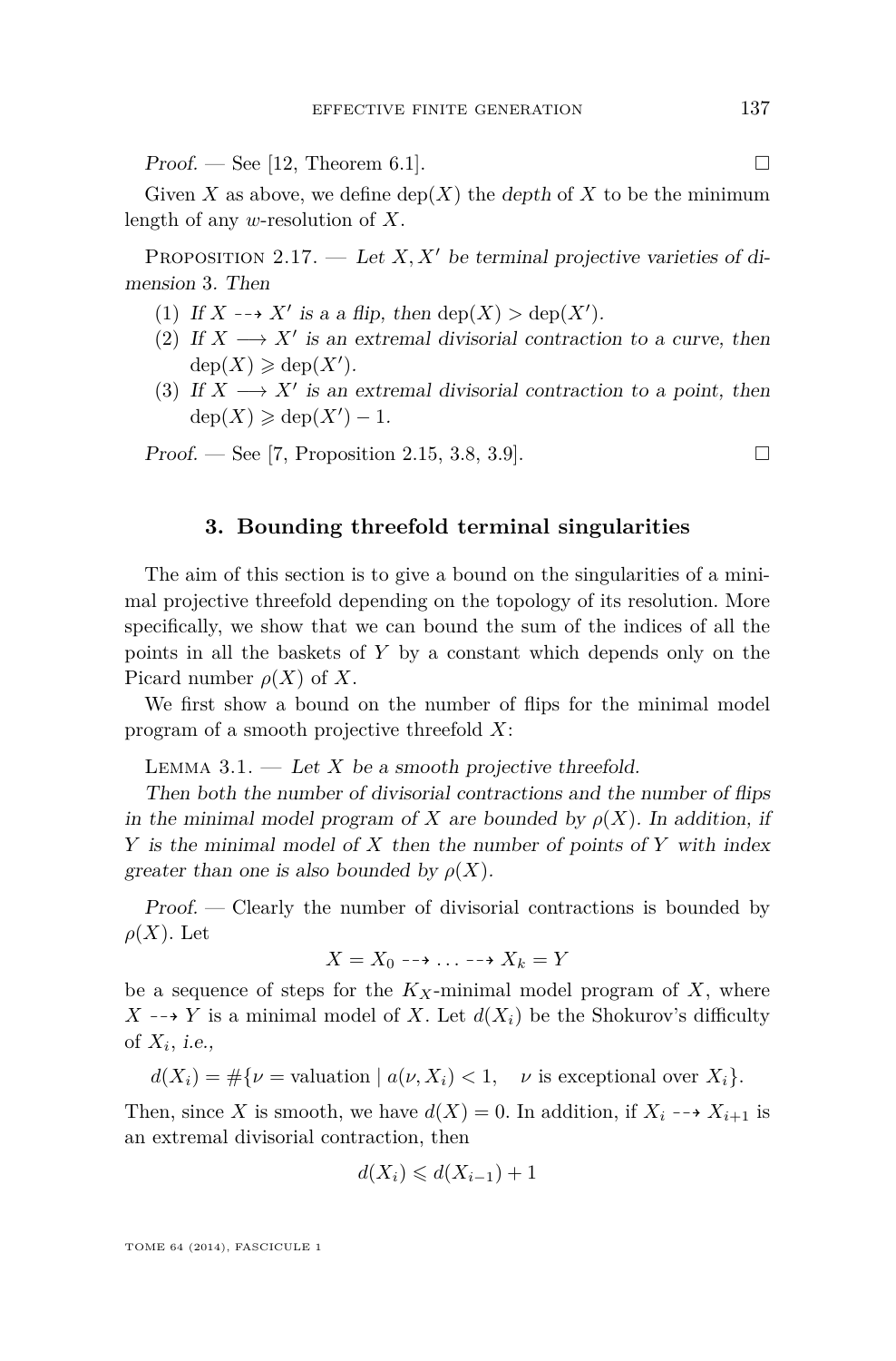Finally, if  $X_i \dashrightarrow X_{i+1}$  is a flip, then

$$
d(X_i) \leq d(X_{i-1}) - 1,
$$

(e.g. see [\[16\]](#page-17-0)) Thus, the total number of flips is bounded by the number of divisorial contractions.

Finally, for each point  $p \in Y$  such that  $r(Y, p) > 1$ , the main result in [\[13\]](#page-17-0) implies that there exists a weighted blow-up  $f: W \to Y$  of minimal discrepancy, i.e., if *E* is the exceptional divisor of *f* then

$$
a(E, Y) = \frac{1}{r(Y, p)}.
$$

Thus, it follows that the number of such points is bounded by  $d(Y)$ . Thus, it is also bounded by  $\rho(X)$  and the claim follows.

The following is a generalization of [\[7,](#page-17-0) Proposition 2.13]:

LEMMA  $3.2.$  — Let *Z* be a terminal projective variety of dimension 3. Then,

$$
\Xi(Z) \leqslant 2 \operatorname{dep}(Z).
$$

Proof. — We proceed by induction on  $\text{dep}(Z)$ . If  $\text{dep}(Z) = 0$  then Z is Gorenstein and  $\Xi(Z) = 0$ . Thus, the claim follows.

Assume now that  $\text{dep}(Z) > 0$ . We claim that if  $f: Y \longrightarrow Z$  is a weighted blow-up of minimal discrepancy at the point  $p \in Z$ , then

$$
\Xi(Y) \geqslant \Xi(Z) - 2.
$$

We first prove the Lemma, assuming the claim. Let  $f: Y \longrightarrow Z$  be the first weighted blow-up of minimal discrepancy in a *w*-resolution of *Z*. Then, by definition we have that  $\text{dep}(Z) = \text{dep}(Y) + 1$  and by induction, we have that  $\Xi(Y) \leq 2 \operatorname{dep}(Y)$ . Thus

$$
\Xi(Z) \leq \Xi(Y) + 2 \leq 2 \operatorname{dep}(Y) + 2 = 2 \operatorname{dep}(Z),
$$

and the lemma follows.

The claim follows from the classification of weighted blow-ups in [\[11,](#page-17-0) [12\]](#page-17-0). For example, assume that  $(Z, p)$  is a point of type  $cA/r$  and  $Y \longrightarrow Z$  is a weighted blow-up of minimal discrepancy. Then, by the proof of [\[11,](#page-17-0) Theorem 6.4, there exist positive integers a, b satisfying  $a + b = kr$  with  $k \leq a$ w(*Z*) and such that the only points of index greater than 1 on *Y* are the following: a point  $Q_1$  which is a cyclic quotient singularity of index *a*, a point *Q*<sup>2</sup> which is a cyclic quotient singularity of index *b* and, if *k <* aw( $Z, p$ ), a point  $Q_3$  which is of type  $cA/r$  of index  $r$  and axial weight  $aw(Z) - k$ . Thus, since  $\Xi(Z, p) = r aw(Z, p)$ , it follows that

$$
\Xi(Y) - \Xi(Z) = a + b + r(\text{aw}(Z, p) - k) - r \text{ aw}(Z, p) = 0.
$$

ANNALES DE L'INSTITUT FOURIER

<span id="page-12-0"></span>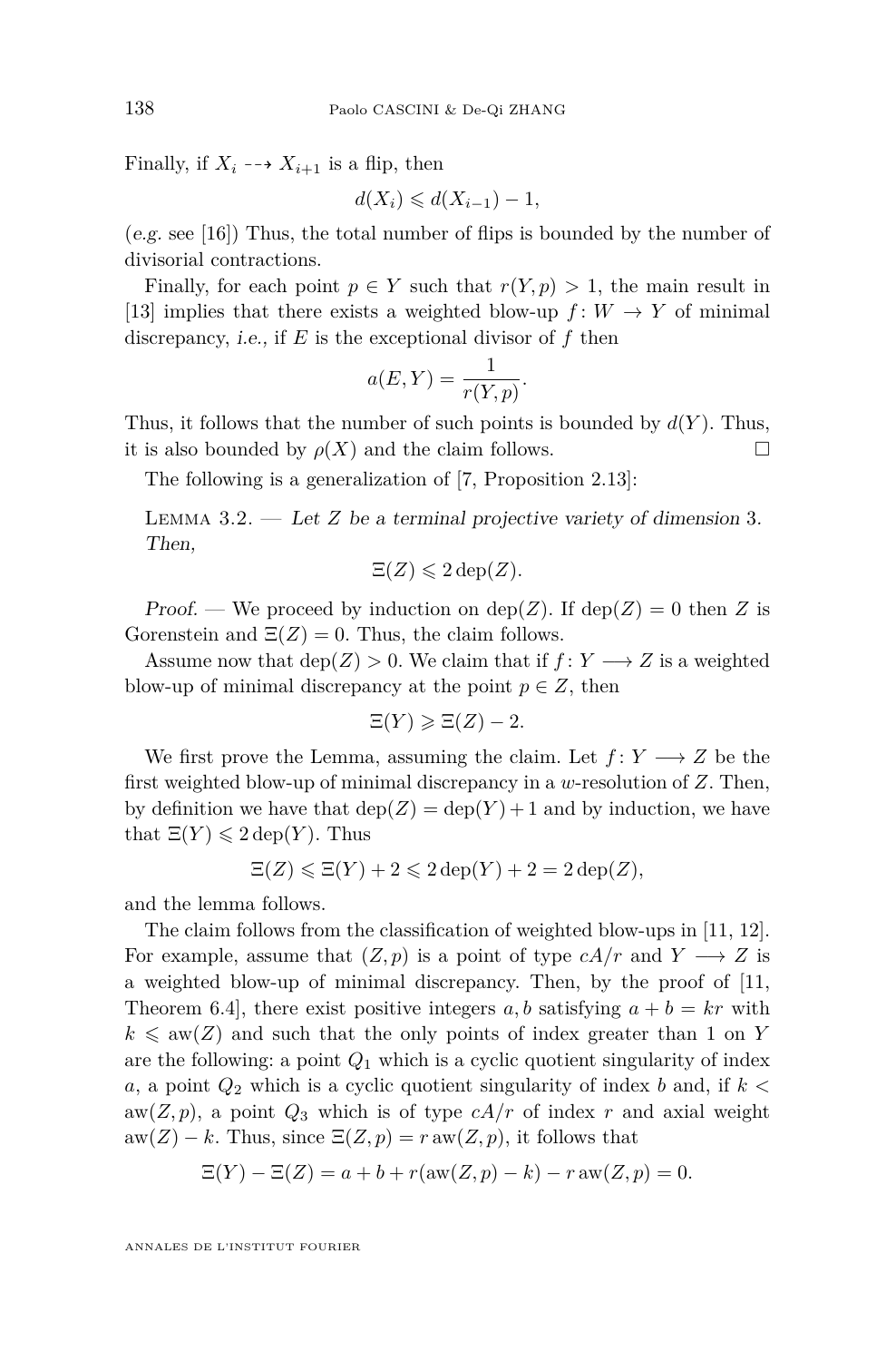<span id="page-13-0"></span>Similarly, if  $(Z, p)$  is a point of of type  $cAx/4$  and  $Y \longrightarrow Z$  is the weighted blow-up given by [\[11,](#page-17-0) Theorem 7.4], then there exists a positive integer *k* such that the only points of index greater than 1 on *Y* are the following: a point  $Q_1$  which is cyclic of quotient singularity of index  $2k + 3$  and, if  $aw(Z, p) > k + 1$ , a point  $Q_2$  which is of type  $cD/2$  and such that  $aw(Y,Q_2) = aw(Z,p) - k - 1$ . Thus, since  $\Xi(Z,p) = 2 aw(Z,p) + 2$ , it follows that

$$
\Xi(Y) - \Xi(Z) = 2(\text{aw}(Z, p) - k - 1) + 2k + 3 - (2\text{aw}(Z, p) + 2) = -1.
$$

It is easy to check that if  $(Z, p)$  is a singularity of different type, then Hayakawa's list of weighted blow-ups of minimal discrepancy implies that the inequality is satisfied in all the cases.  $\Box$ 

PROPOSITION  $3.3.$  — Let *X* be a smooth projective threefold and assume that

$$
X = X_0 \dashrightarrow \ldots \dashrightarrow X_k = Y
$$

is a sequence of steps for the *KX*-minimal model program of *X*.

Then

$$
\Xi(Y) \leqslant 2\rho(X).
$$

In particular, the inequality holds if *Y* is the minimal model of *X*.

Proof. — Since X is smooth, we have that  $dep(X) = 0$ . By Proposi-tion [2.17,](#page-11-0) it follows that  $\text{dep}(X_i) \leq \text{dep}(X_{i-1})$  unless  $X_{i+1} \longrightarrow X_i$  is a divisorial contraction to a point and in this case, we have dep $(X_i) \leq$  $\text{dep}(X_{i-1}) + 1$ . Thus,  $\text{dep}(X_i)$  is bounded by the number of divisorial contractions in the first *i* steps of the minimal model program of *X*. Thus, Lemma [3.1](#page-11-0) implies that dep( $Y$ )  $\leq \rho(X)$ .

On the other hand, Lemma [3.2](#page-12-0) implies that

$$
\Xi(Y) \leqslant 2 \operatorname{dep}(Y).
$$

Thus, the claim follows.

#### **4. Effective Finite Generation**

We now proceed to show a bound on the degree of the generators of the adjoint ring associated to a Kawamata log terminal surface depending on the number of components of its boundary and the corresponding coefficients.

TOME 64 (2014), FASCICULE 1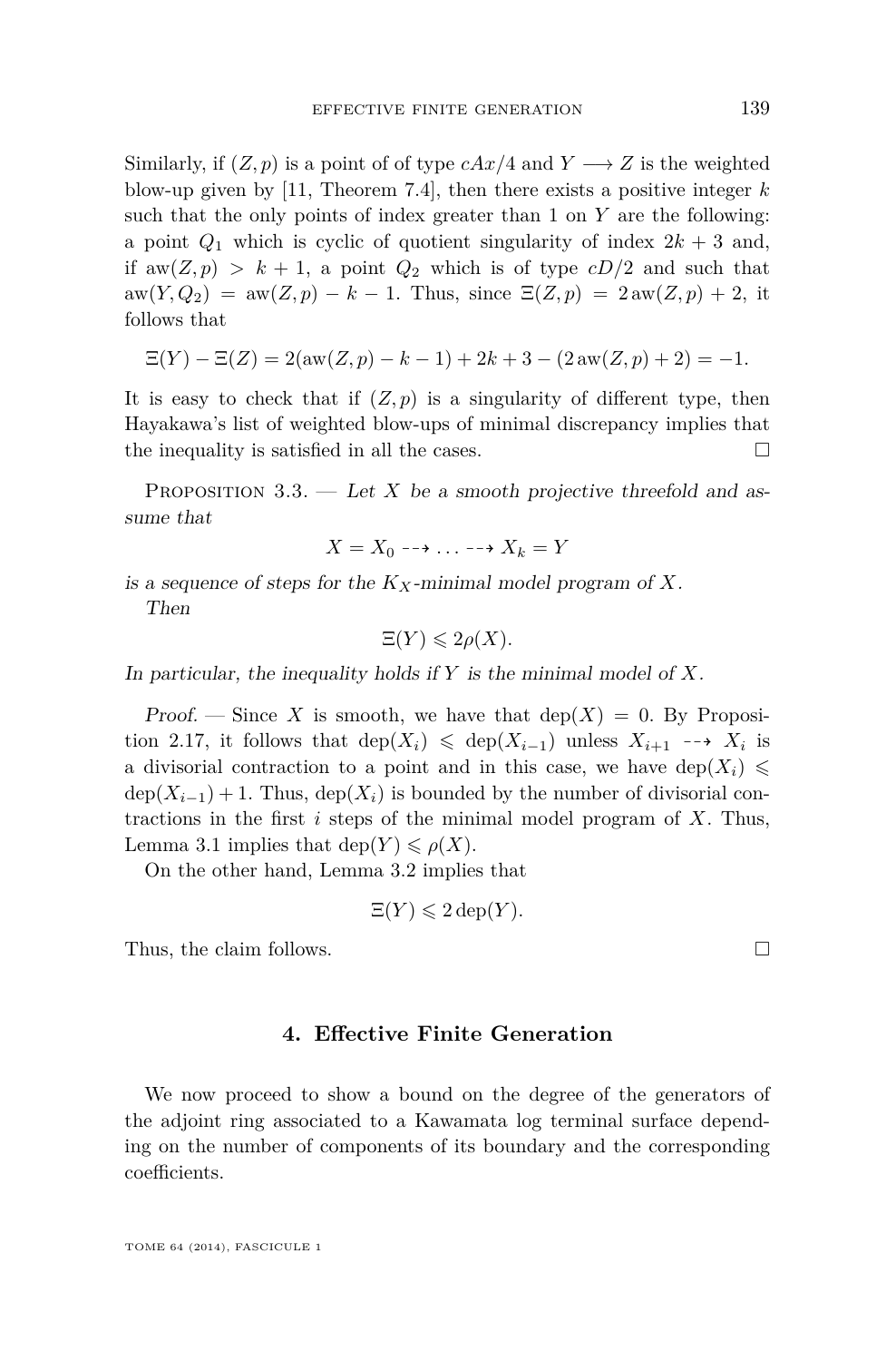<span id="page-14-0"></span>PROPOSITION  $4.1.$  — Let  $(X, B = \sum_{i=1}^{p} a_i S_i)$  be a log smooth projective surface, where  $S_1, \ldots, S_p$  are distinct prime divisors and  $\lfloor B \rfloor = 0$ . Let *a* be a positive integer such that *aB* is Cartier.

Then, there exists a positive integer  $m = m(a, p)$ , depending only on *a* and *p*, such that  $R(X, m(K_X + B))$  is generated in degree 4.

Proof. — Let  $f: X \longrightarrow S$  be the log terminal model of  $(X, B)$ . Lem-ma [2.13](#page-9-0) implies that *f* factorizes through the minimal resolution  $h: S' \longrightarrow$ *S* of *S*. Let  $g: X \longrightarrow S'$  be the induced map. Then *h* contracts only prime divisors which are rational curves with negative self-intersection and contained in the support of  $q_*B$ . Let  $\Gamma$  be the strict transform of such a curve on *X*. Then

$$
\mathrm{mult}_{\Gamma}B\geqslant -a(\Gamma,S).
$$

Thus, since  $a_{\text{mult}}\Gamma B$  is a positive integer and  $\text{mult}_{\Gamma} B < 1$ , it follows that

$$
a(\Gamma, S) \geqslant -1 + \frac{1}{a}.
$$

By Proposition [2.14,](#page-9-0) it follows that there exists a constant  $r = r(a, p)$ depending only on *a* and *p* such that *rD* is Cartier for any Weil divisor *D* on *S*. In particular, if  $B_S = f_*B$ , then  $ar(K_S + B_S)$  is a Cartier divisor. Thus, by Lemma [2.6](#page-6-0) there exists a constant  $q = q(a, p)$  depending on *a* and *p* such that the linear system  $|q(K_S + B_S)|$  is base point free. Let  $L = q(K_S + B_S)$ . Proposition [2.7](#page-6-0) implies that if  $b > 3$  then the natural map

$$
H^0(S, \mathcal{O}_S(bL)) \otimes H^0(S, \mathcal{O}_S(L)) \to H^0(S, \mathcal{O}_S((b+1)L))
$$

is surjective. Thus,  $R(X, q(K_X + B))$  is generated in degree 4 and the claim follows.  $\Box$ 

Remark 4.2. — Using the same notation as in Proposition 4.1, let *q* be the number of components of *B* which are contained in the stable base locus of  $K_X + B$ . Then, the same proof shows that,  $R(X, m(K_X + B))$  is generated in degree 4 where *m* is a constant depending on *a* and *q*. Note that  $q \leq \rho(X)$ . Thus, we can bound *m* by a constant which depends on *a* and the Picard number  $\rho(X)$  of X.

The following example shows that the degree of the generators depends on the number of components *p*.

Example 4.3. — Let r be a prime and let  $X_r$  be the smooth toric surface obtained by blowing-up a sequence of  $r$  infinitesimal near points of  $\mathbb{P}^2$ . More specifically, let  $X_0 = \mathbb{P}^2$  with a torus  $T = (\mathbb{C}^*)^2$  acting on it, let  $X_1$  be the blow-up of  $\mathbb{P}^2$  at a *T*-invariant point *p* and for each  $i = 1, ..., r$  let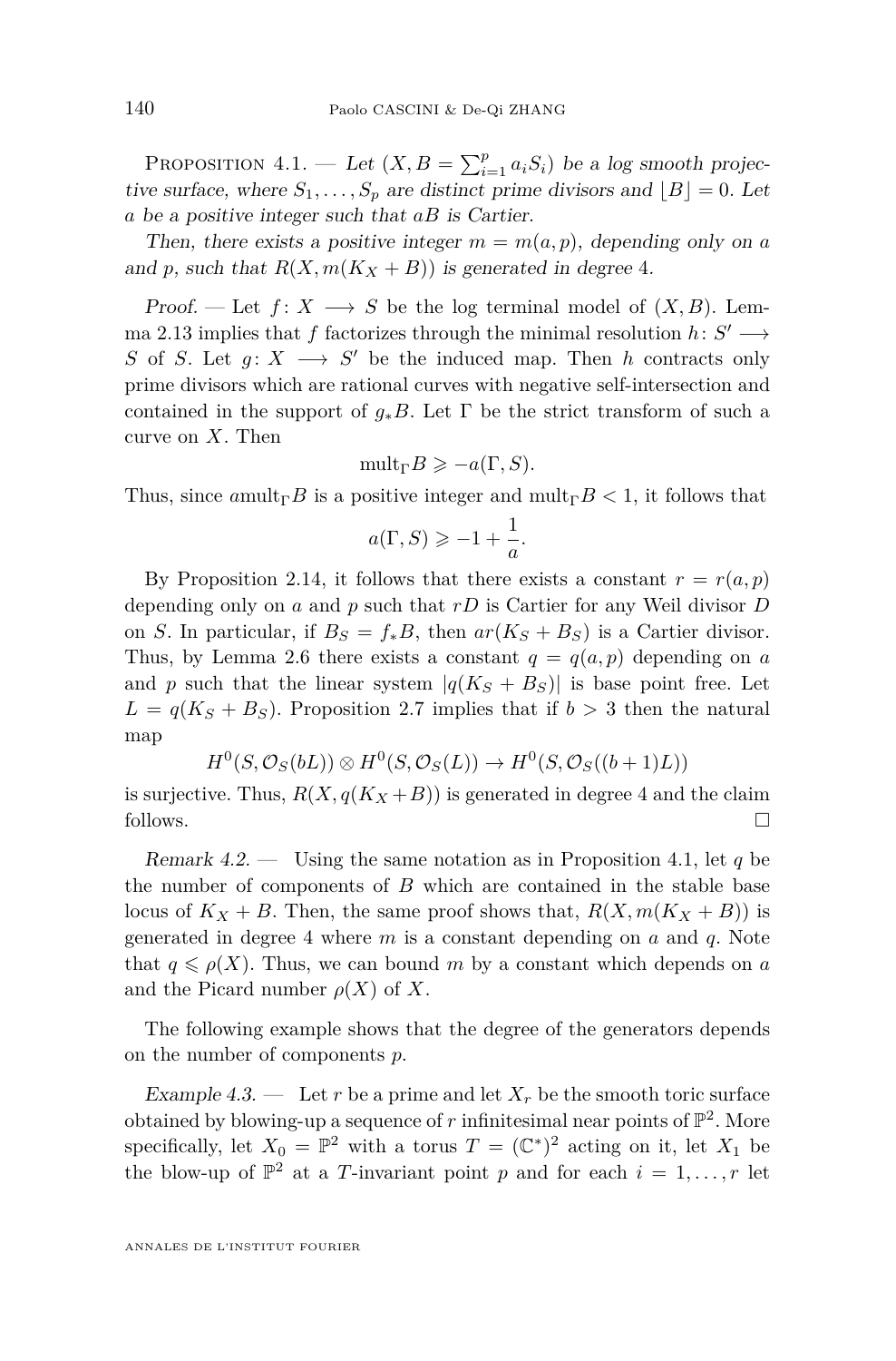*X<sup>i</sup>* be the surface obtained by blowing-up the *T*-invariant point in the exceptional divisor of  $f_{i-1}: X_{i-1} \longrightarrow X_{i-2}$  which is not contained in the strict transform of the exceptional divisor of  $f_{i-2}$ . Then  $X_r$  admits a chain of *T*-invariant  $(-2)$ -curves  $e_1, \ldots, e_{r-1}$  and a *T*-invariant  $(-1)$ -curve  $e_r$ , given the exceptional curve of  $f_r$ . Let  $E = \sum_{i=1}^r e_i$ , let  $\pi \colon X_r \longrightarrow X_0$  be the induced map and let  $h = \pi^* \ell$  where  $\ell$  is the *T*-invariant line in  $X_0$ not passing through *p*. Note that if  $f: X_r \longrightarrow Y$  is the map obtained by contracting the curves  $e_1, \ldots, e_{r-1}$ , then *Y* admits a unique singular point of type *Ar*−1. Let

$$
G = \frac{1}{r} \sum_{i=1}^{r} ie_i.
$$

Then the *T*-invariant curves on  $X_r$  are contained in the classes

$$
e_1,\ldots,e_r,h,h-rG,h-e_1.
$$

It follows that if *a* is a sufficiently large positive integer then  $ah - 2rG$  is nef and therefore the linear system  $|ah - 2rG|$  is base point free. Thus, there exists a Q-divisor  $B_0 \ge 0$  such that  $B_0 \sim_{\mathbb{Q}} ah - 2rG$ , and if  $B =$  $B_0 + \frac{1}{2} \sum_{i=1}^r e_i$  then  $(X, B)$  is log smooth,  $\lfloor B \rfloor = 0$ , and 2*B* is Cartier. It is easy to check that  $f: X_r \longrightarrow Y$  is the log terminal model of  $(X, B)$  and that

$$
K_X + B = f^*(K_Y + f_*B) + E
$$

where

$$
E = \frac{1}{2r} \sum_{i=1}^{r-1} (r-i)e_i.
$$

In particular, by Remark [2.2,](#page-4-0) we have  $E = \textbf{Fix}(K_X + B)$ . Thus, since r is prime, Lemma [2.12](#page-9-0) implies that if *a* and *m* are positive integer such that *a* is even and  $R(X, a(K_X + B))$  is generated in degree *m* then either  $a \geq r$ or  $m \geq r$ .

The following example shows that Proposition [4.1](#page-14-0) cannot be extended to the log canonical (or dlt) case.

Example 4.4. — Let X be the Hirzebruch surface  $\mathbb{F}_r$  of prime degree *r* ≥ 3, let *S* be the unique curve of negative self-intersection  $-r$  and let *H* be a curve of self-intersection *r*. Then there exists an effective Q-divisor  $B' \sim_{\mathbb{Q}} 2H$  such that, *S* is not contained in the support of *B*<sup> $\prime$ </sup> and if *B* =  $S + B'$  then  $(X, B)$  is log smooth,  $|B'| = 0$  and  $2B'$  is Cartier. In particular, the support of  $B'$  does not intersect  $S$ .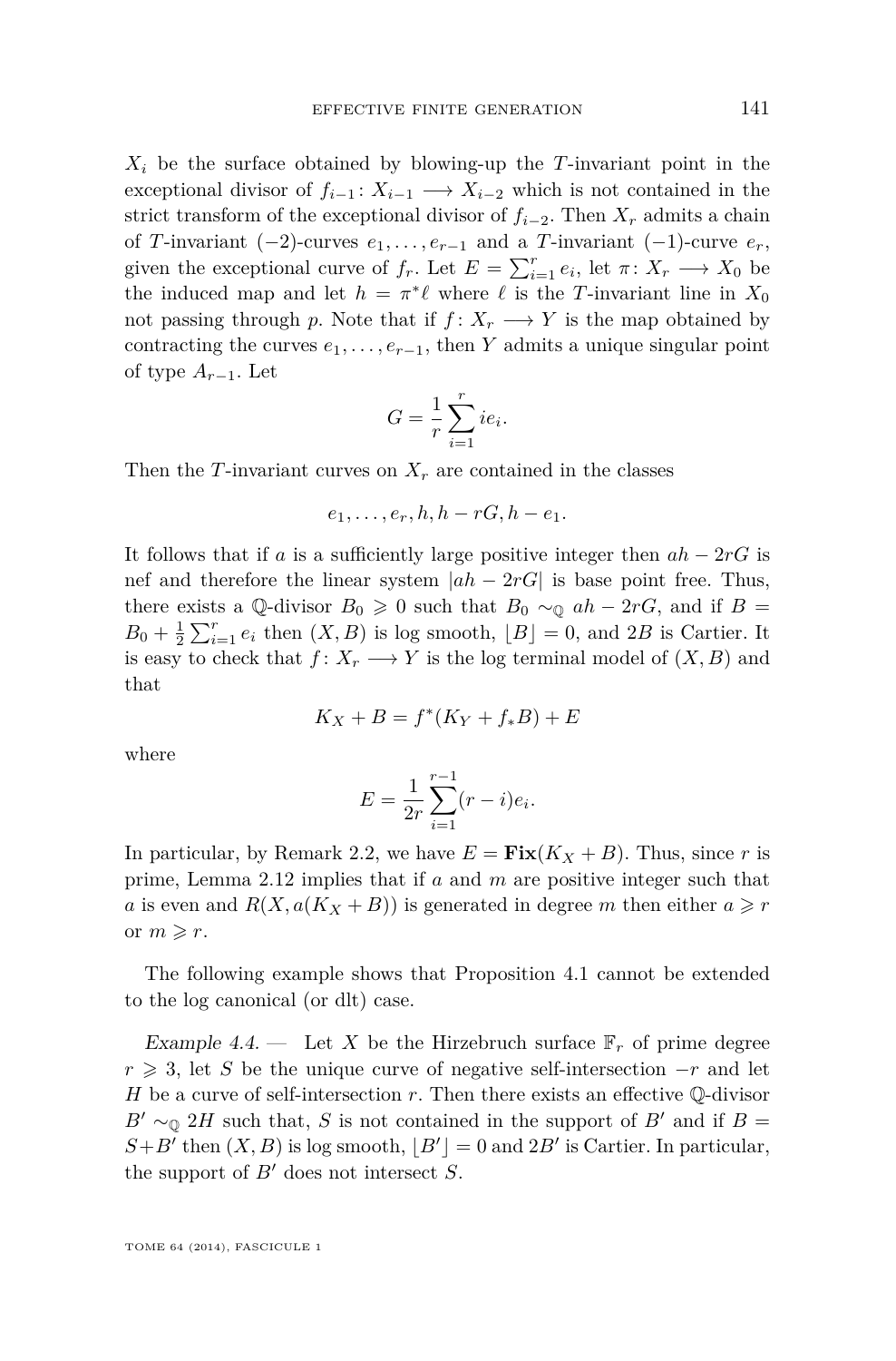It is easy to check that

$$
\mathbf{Fix}(K_X + B) = \frac{2}{r}S.
$$

Thus, Lemma [2.12](#page-9-0) implies that if *a* is an even positive integer such that  $R(X, a(K_X + B))$  is generated in degree *m* then either  $a \geq r$  or  $m \geq r$ .

We now proceed with the proof of Theorem [1.1:](#page-2-0)

Proof of Theorem [1.1.](#page-2-0) — We may assume that  $K_X + B$  is pseudoeffective, otherwise  $R(X, K_X + B)$  is trivial. Since *B* is big or  $K_X + B$  is big, Lemma [2.3](#page-4-0) implies that there exists a sequence of steps

$$
X = X_0 \dashrightarrow \ldots \dashrightarrow X_k = Y
$$

of the *KX*-minimal model program such that the induced birational map *f* : *X*  $\rightarrow$  *Y* is a log terminal model of  $(X, B)$ . Note that, in particular, since *X* is smooth, *Y* has terminal singularities.

By Proposition [3.3,](#page-13-0) it follows that there exists a constant *r* depending only on  $\rho(X)$  such that *rD* is Cartier for any Weil divisor *D* on *Y*. In particular, if  $B_Y = f_*B$ , then  $ra(K_Y + B_Y)$  is a Cartier divisor. By Theorem [2.4](#page-5-0) there exists a constant  $q'$  such that, if  $q = q'r$ , then the linear system  $|qa(K_Y + B_Y)|$  is base point free. Similarly to Proposition [4.1,](#page-14-0) Proposition [2.7](#page-6-0) implies that  $R(X, qa(K_X + B))$  is generated in degree 5, as claimed.  $\Box$ 

We expect that a more general result holds for any Kawamata log terminal pair threefold or even more in general for adjoint rings on threefolds, as in the case of surfaces. On the other hand, the following example shows that it is not possible to bound the degree of the generators of the canonical ring  $R(X, K_X)$  of a smooth projective variety X independently of  $\rho(X)$ , even assuming  $B=0$ .

Example 4.5.  $\qquad$  Let *r* be a prime number and let  $Y_r$  be a projective variety of dimension 3 such that *K<sup>Y</sup><sup>r</sup>* is ample and *Y<sup>r</sup>* admits a singular point of type

$$
\frac{1}{r}(1,1,r-1).
$$

Let  $X_r \longrightarrow Y_r$  be a resolution. Then there exists a prime divisor *E* on  $X_r$ which is exceptional over  $Y_r$  and such that  $a(E, Y_r) = \frac{1}{r}$ . In particular,

$$
\operatorname{mult}_E \mathbf{Fix}(K_{X_r}) = \frac{1}{r}.
$$

Thus, since  $r$  is prime, Lemma [2.12](#page-9-0) implies that if  $q$  is a positive integer and  $R(X, qK_X)$  is generated in degree *m*, then either  $q \geq r$  or  $m \geq r$ .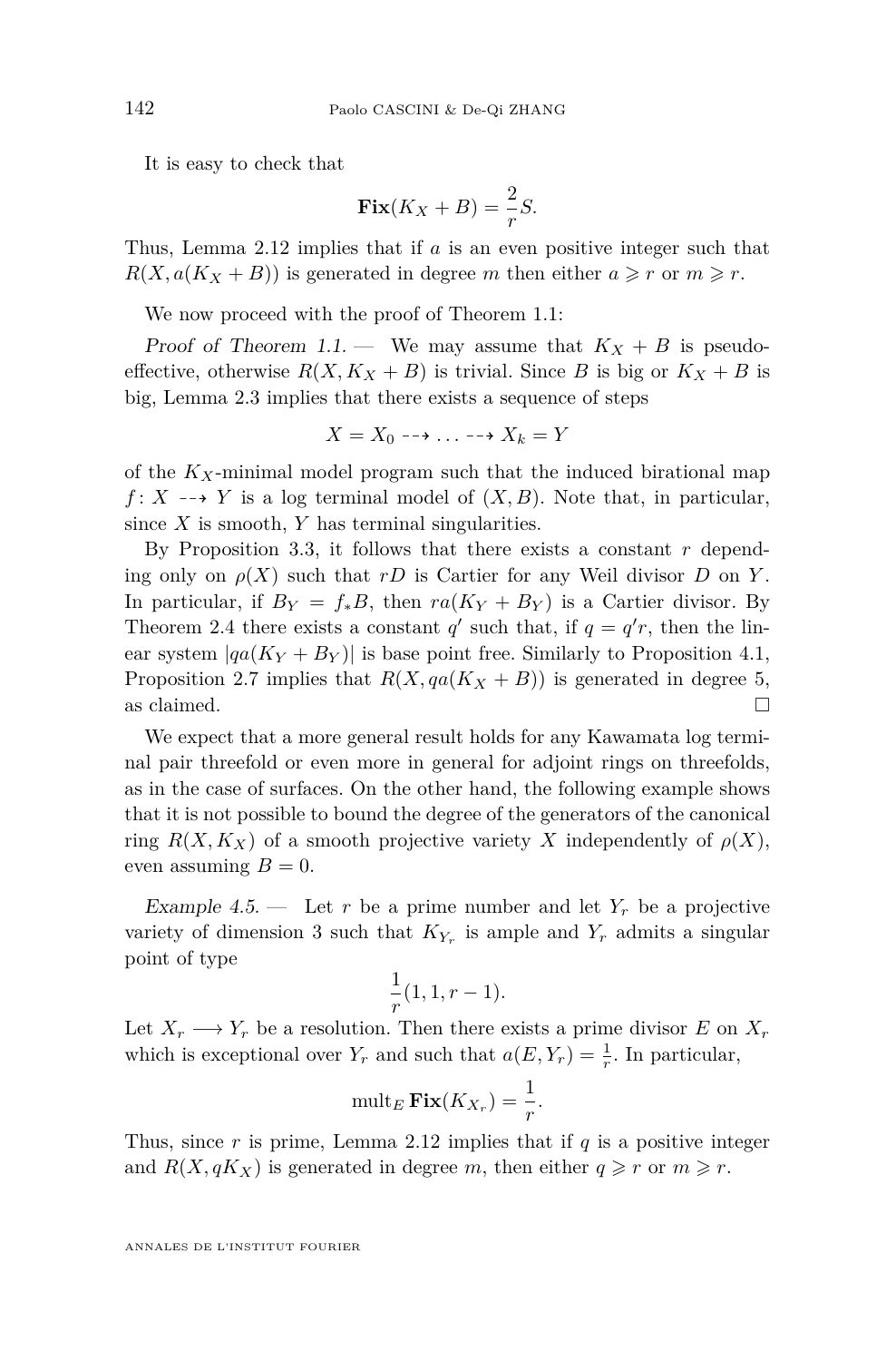<span id="page-17-0"></span>Proof of Corollary [1.2.](#page-2-0) — It follows immediately from Theorem [1.1](#page-2-0) and Lemma [2.12.](#page-9-0)

#### BIBLIOGRAPHY

- [1] F. Ambro, "The moduli *b*-divisor of an lc-trivial fibration", Compos. Math. **141** (2005), no. 2, p. 385-403.
- [2] C. Birkar, P. Cascini, C. D. Hacon & J. McKernan, "Existence of minimal models for varieties of log general type", J. Amer. Math. Soc. **23** (2010), no. 2, p. 405-468.
- [3] E. Brieskorn, "Rationale Singularitäten komplexer Flächen", Invent. Math. **4** (1967/1968), p. 336-358.
- [4] P. Cascini & V. Lazić, "New outlook on the minimal model program, I", Duke Math. J. **161** (2012), no. 12, p. 2415-2467.
- [5] J. A. Chen & M. Chen, "Explicit birational geometry of 3-folds of general type, II", J. Differential Geom. **86** (2010), no. 2, p. 237-271.
- [6] ——— , "Explicit birational geometry of threefolds of general type, I", Ann. Sci. Éc. Norm. Supér. (4) **43** (2010), no. 3, p. 365-394.
- [7] J. A. Chen & C. D. Hacon, "Factoring 3-fold flips and divisorial contractions to curves", J. Reine Angew. Math. **657** (2011), p. 173-197.
- [8] A. CORTI & V. LAZIĆ, "New outlook on Mori theory, II", 2010, arXiv:1005.0614v2.
- [9] M. Green, "The canonical ring of a variety of general type", Duke Math. J. **49** (1982), no. 4, p. 1087-1113.
- [10] C. D. Hacon & J. McKernan, "Boundedness of pluricanonical maps of varieties of general type", Invent. Math. **166** (2006), no. 1, p. 1-25.
- [11] T. Hayakawa, "Blowing ups of 3-dimensional terminal singularities", Publ. Res. Inst. Math. Sci. **35** (1999), no. 3, p. 515-570.
- $\hspace{0.1em}$ , "Blowing ups of 3-dimensional terminal singularities. II", Publ. Res. Inst. Math. Sci. **36** (2000), no. 3, p. 423-456.
- [13] Y. Kawamata, "The minimal discrepancy of a 3-fold terminal singularity", 1993, Appendix to [21].
- [14] ——— , "Subadjunction of log canonical divisors. II", Amer. J. Math. **120** (1998), no. 5, p. 893-899.
- [15] J. Kollár, "Effective base point freeness", Math. Ann. **296** (1993), no. 4, p. 595- 605.
- [16] J. Kollár & S. Mori, Birational geometry of algebraic varieties, Cambridge Tracts in Mathematics, vol. 134, Cambridge University Press, Cambridge, 1998, With the collaboration of C. H. Clemens and A. Corti, Translated from the 1998 Japanese original, viii+254 pages.
- [17] R. Lazarsfeld, Positivity in Algebraic Geometry. I, Ergebnisse der Mathematik und ihrer Grenzgebiete, vol. 48, Springer-Verlag, Berlin, 2004.
- [18] S. Mori, "On 3-dimensional terminal singularities", Nagoya Math. J. **98** (1985), p. 43-66.
- [19] Y. Prokhorov & V. Shokurov, "Towards the second main theorem on complements", J. Algebraic Geom. **18** (2009), no. 1, p. 151-199.
- [20] M. REID, "Young person's guide to canonical singularities", in Algebraic geometry, Bowdoin, 1985 (Brunswick, Maine, 1985), Proc. Sympos. Pure Math., vol. 46, Amer. Math. Soc., Providence, RI, 1987, p. 345-414.
- [21] Y.-T. Siu, "Finite generation of canonical ring by analytic method", Sci. China Ser. A **51** (2008), no. 4, p. 481-502.